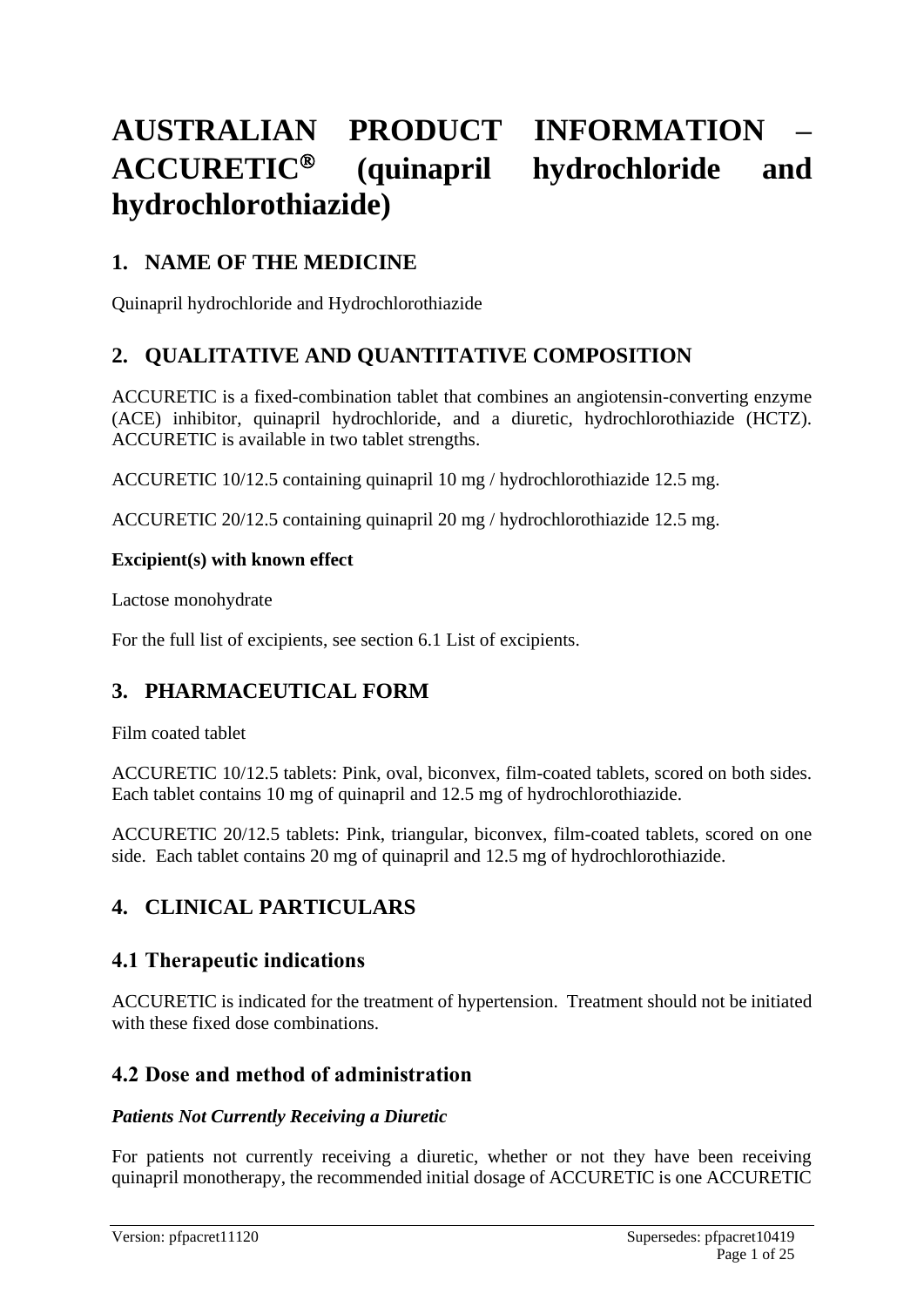10/12.5 tablet once daily, taken with or without food. If blood pressure is not adequately controlled, the dose may be increased to one ACCURETIC 20/12.5 tablet once daily and then to two ACCURETIC 10/12.5 tablets once daily if necessary. Further dose increases are not expected to produce any additional reduction in blood pressure.

The score lines on ACCURETIC 10/12.5 tablets allow the tablets to be halved for the administration of a low starting dose in patients who are already taking a diuretic (see below). The score line on ACCURETIC 20/12.5 tablets is for identification purposes only. ACCURETIC 20/12.5 should not be prescribed as half tablets.

#### *Patients Currently Receiving a Diuretic or Who are Volume- or Salt-depleted*

Patients who are volume- or salt-depleted should be adequately hydrated before starting ACCURETIC.

In patients who are currently being treated with a diuretic, the diuretic should be discontinued 2 to 3 days before starting treatment with one ACCURETIC 10/12.5 tablet once daily. Once blood pressure has stabilised, the dose of ACCURETIC may be titrated as usual.

If the diuretic cannot be discontinued, quinapril should be added at an initial dose of 2.5 to 5 mg once daily to minimise the potential for hypotension, and patients changed to ACCURETIC when they reach doses equivalent to those provided by the combination tablets. Alternatively, patients may be started on ACCURETIC at a dose of 5/6.25 (half a 10/12.5 tablet) once daily, then titrated upwards. In either case, the first dose should be given under medical supervision and patients observed until blood pressure has stabilised because of the risk of hypotension.

#### *Use in Renal Impairment*

Dosage modification is not required in patients with mild to moderate renal impairment (creatinine clearance 30-60 mL/min). ACCURETIC is not recommended in patients with severe renal impairment (creatinine clearance <30mL/min).

When concomitant diuretic therapy is required in such patients, a loop diuretic rather than a thiazide diuretic is preferred for use with quinapril.

# **4.3 Contraindications**

ACCURETIC is contraindicated in:

- Patients who are hypersensitive to either quinapril hydrochloride and/or hydrochlorothiazide, or any of the other ingredients in the tablet.
- Patients with a history of hereditary and/or idiopathic angioedema or angioedema related to previous treatment with ACE inhibitors.
- Combination with sacubitril/valsartan due to the increased risk of angioedema (see sections 4.4 Special warnings and precautions for use, Angioedema, and 4.5 Interactions with other medicines and other forms of interactions, Other Drugs Known to Cause Angioedema).
- Severe renal artery stenosis.
- Due to the hydrochlorothiazide component, this product is contraindicated in patients with anuria or hypersensitivity to other sulfonamide-derived drugs.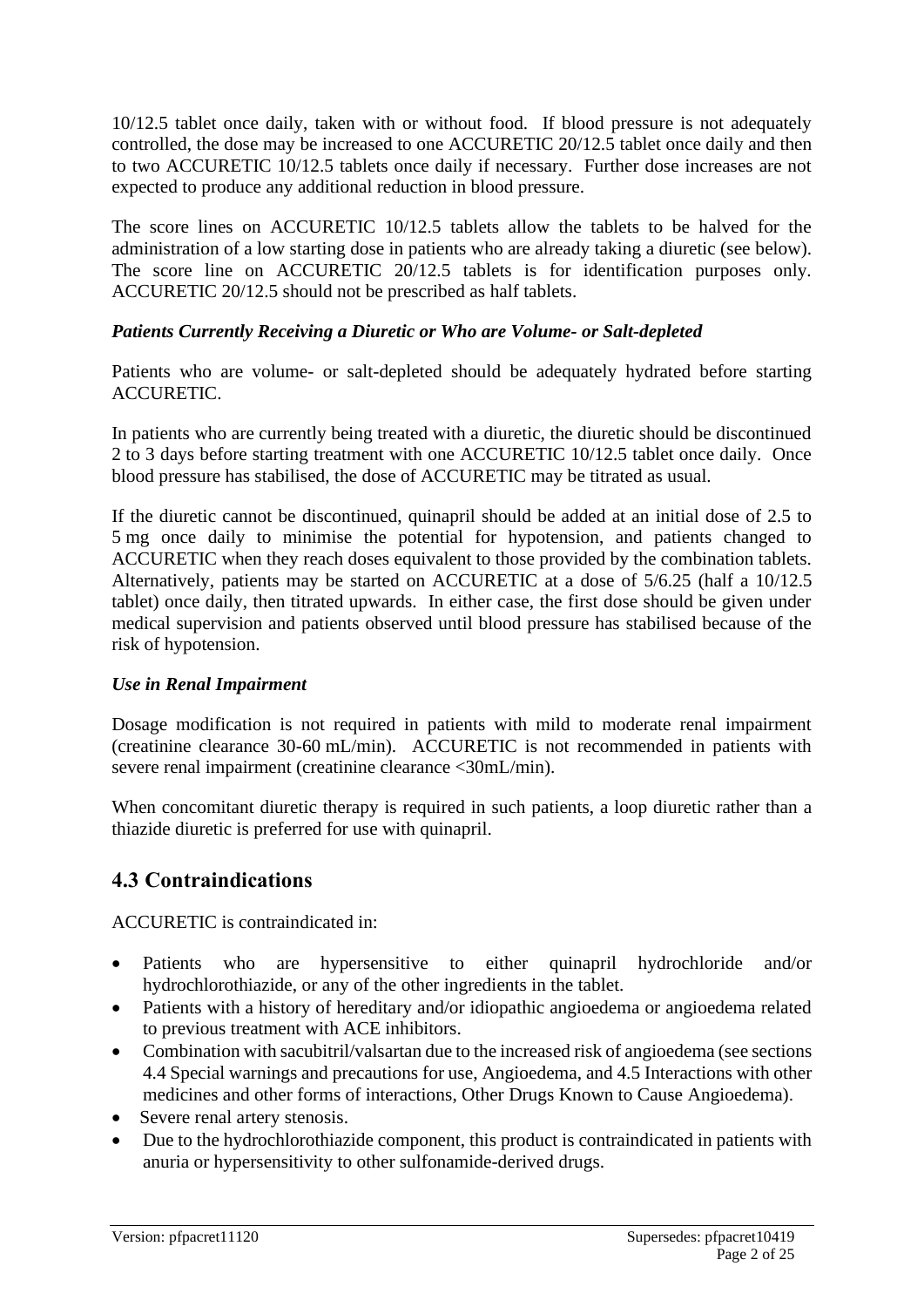- Patients haemodialysed using high-flux polyacrylonitrile ('AN69') membranes (see section 4.4 Special warnings and precautions for use, Anaphylactoid Reactions - Haemodialysis).
- Pregnancy (see section 4.6 Fertility, pregnancy and lactation, Use in Pregnancy). Women who intend to become pregnant, or of childbearing potential, unless on an effective contraceptive and highly unlikely to conceive.

Do not administer ACCURETIC in combination with aliskiren in:

- Patients with diabetes.
- Patients with moderate to severe kidney insufficiency (GFR <60 mL/min/1.73 m<sup>2</sup>).
- Patients with hyperkalaemia (>5 mmol/L).
- Congestive heart failure patients who are hypotensive.

Do not administer ACCURETIC in combination with angiotensin receptor blockers or other ACE inhibitors in:

- Diabetic patients with end organ damage.
- Patients with moderate to severe kidney insufficiency (GFR <60 mL/min/1.73 m<sup>2</sup>).
- Patients with hyperkalaemia (>5 mmol/L).
- Congestive heart failure patients who are hypotensive.

# **4.4 Special warnings and precautions for use**

#### **Angioedema**

Since 1984, severe life-threatening angioedema has been reported with most of the ACE inhibitors. The overall incidence with some of the ACE inhibitors is approximately 0.1 to 0.2%. The aetiology is thought to be non-immunogenic and may be related to accentuated bradykinin activity. Usually the angioedema is nonpitting oedema of the skin, mucous membrane or subcutaneous tissue.

The onset of angioedema associated with the use of ACE inhibitors may be delayed for weeks or months. Patients may have multiple episodes of angioedema with long symptom-free intervals. Angioedema may occur with or without urticaria.

Angioedema of the face, extremities, lips, tongue, glottis, and/or larynx has been reported in patients treated with ACE inhibitors. In such cases the product should be promptly discontinued and the patient carefully observed until the swelling disappears. In instances where swelling is confined to the face and lips, the condition generally resolves without treatment although antihistamines have been useful in relieving symptoms. Angioedema associated with laryngeal oedema can be fatal or near fatal. There seems to be no difference in the incidence of angioedema in patients of either sex or in those with heart failure or hypertension. In the majority of reported cases the symptoms occurred during the first week of therapy.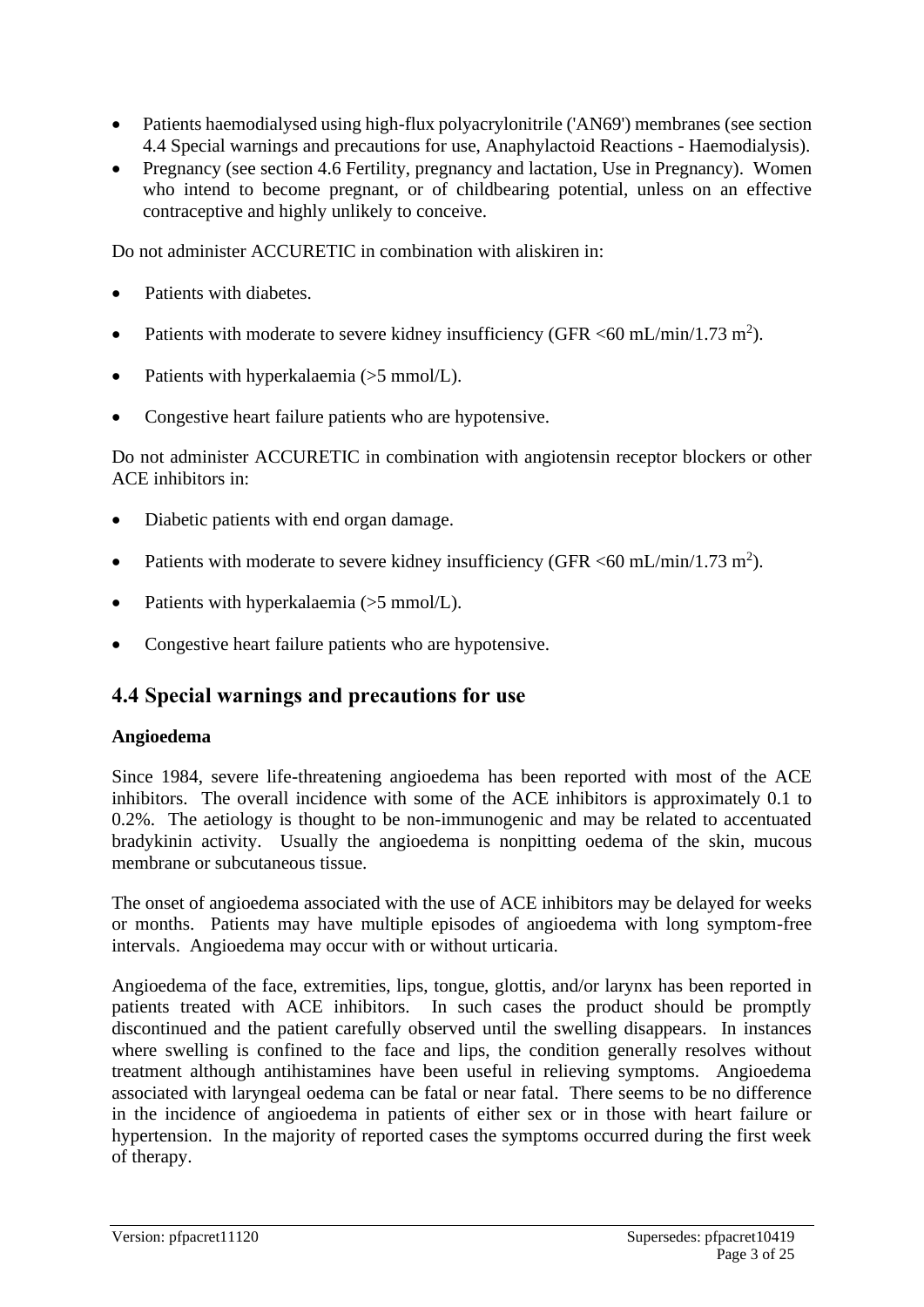In USA studies, Black patients receiving ACE inhibitor monotherapy have been reported to have a higher incidence of angioedema compared to non-black patients. It should also be noted that, in controlled clinical trials conducted in Europe and North America, ACE inhibitors have an effect on blood pressure that is less in black patients than in non-black patients.

Patients taking concomitant mTOR inhibitor (e.g. temsirolimus) or concomitant DPP-IV inhibitor (e.g. vildagliptin) therapy or a neutral endopeptidase inhibitor may be at increased risk for angioedema. Caution should be used when starting an mTOR inhibitor or a DPP-IV inhibitor or a neutral endopeptidase inhibitor in a patient already taking an ACE inhibitor (see sections 4.3 Contraindications and 4.5 Interactions with other medicines and other forms of interactions, Other Drugs Known to Cause Angioedema).

#### **Intestinal Angioedema**

Intestinal angioedema has been reported in patients treated with ACE inhibitors. These patients presented with abdominal pain (with or without nausea or vomiting); in some cases there has been no prior history of facial angioedema and C-1 esterase levels were normal. The angioedema was diagnosed by procedures including abdominal CT scan or ultrasound, or at surgery, and symptoms resolved after stopping the ACE inhibitor. Intestinal angioedema should be included in the differential diagnosis of patients on ACE inhibitors presenting with abdominal pain.

Patients with a history of angioedema unrelated to ACE inhibitor therapy may be at increased risk of angioedema while receiving an ACE inhibitor.

There are reports where switching to another ACE inhibitor was followed by recurrence of oedema and others where it was not. Because of the potential severity of this rare event, another ACE inhibitor should not be used in patients with a history of angioedema to a drug of this class (see section 4.3 Contraindications). Where involvement of tongue, glottis or larynx is likely to cause airway obstruction, appropriate therapy, including adrenaline and oxygen administration, should be carried out promptly or the patient hospitalised. Medical therapy of progressive angioedema should be aggressive. Failing a rapid response, oral/nasal intubation or securing an airway by surgical means (e.g. cricothyrotomy or tracheostomy) may be necessary followed by mechanical ventilation. Patients who respond to medical treatment should be observed carefully for a possible rebound phenomenon.

### **Hypotension**

ACCURETIC can cause symptomatic hypotension, usually not more frequently than either drug as monotherapy. Symptomatic hypotension was rarely seen in uncomplicated hypertensive patients treated with quinapril but is a possible consequence of ACE inhibition therapy in salt/volume depleted patients such as those previously treated with diuretics, who have a dietary salt restriction, or who are on dialysis (see sections 4.5 Interactions with other medicines and other forms of interactions and 4.8 Adverse effects (undesirable effects)).

ACCURETIC should be used cautiously in patients receiving concomitant therapy with other antihypertensive agents. The thiazide component of ACCURETIC may potentiate the action of other antihypertensive drugs, especially ganglionic or peripheral adrenergic-blocking drugs. The antihypertensive effects of the thiazide component may also be enhanced in the postsympathectomy patients.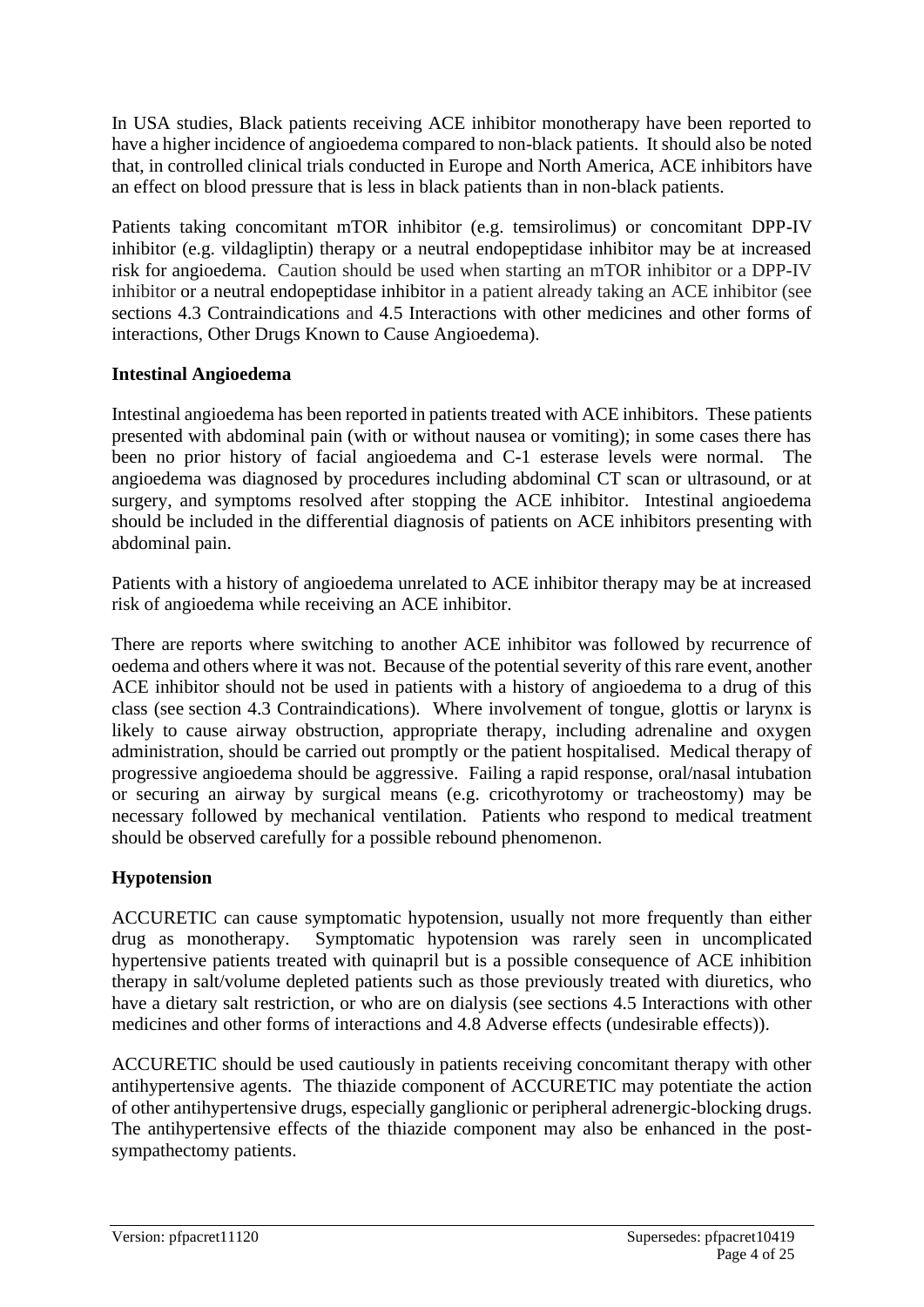In patients with congestive heart failure, with or without associated renal insufficiency, ACE inhibitor therapy for hypertension may cause an excessive drop in blood pressure, which may be associated with oliguria, azotaemia, and in rare instances, with acute renal failure and death in such patients. ACCURETIC therapy should be started under close medical supervision. Patients should be followed closely for the first two weeks of treatment and whenever the dosage is increased.

If symptomatic hypotension occurs, the patient should be placed in the supine position and, if necessary, receive an intravenous infusion of normal saline. A transient hypotensive response is not a contraindication to further doses; however, lower doses of the drug should be considered if this event occurs.

### **Anaphylactoid Reactions**

Sensitivity reactions may occur in patients with or without a history of allergy or bronchial asthma.

#### *Desensitisation*

Patients receiving ACE inhibitors during desensitising treatment with hymenoptera venom have sustained life-threatening anaphylactoid reactions. In the same patients, these reactions have been avoided when ACE inhibitors were temporarily withheld, but they have reappeared upon inadvertent rechallenge.

### *LDL Apheresis*

Patients undergoing low-density lipoprotein apheresis with dextransulfate absorption when treated concomitantly with an ACE inhibitor, have reported anaphylactoid reactions.

#### *Haemodialysis*

Clinical evidence has shown that patients haemodialysed using certain high-flux membranes (such as polyacrylonitrile membranes) are likely to experience anaphylactoid reactions with concomitant ACE inhibitor treatment. This combination should therefore not be used (see section 4.3 Contraindications). The use of alternative antihypertensive drugs, or alternative membranes for haemodialysis is recommended (e.g. cuprophane or polysulphone PSF).

#### **Systemic Lupus Erythematosus**

Thiazide diuretics have been reported to cause exacerbation or activation of systemic lupus erythematosus.

### **Fetal/Neonatal Morbidity and Mortality**

See section 4.6 Fertility, pregnancy and lactation, Use in Pregnancy.

### **Cough**

Cough has been reported with the use of ACE inhibitors, including quinapril. Characteristically, the cough is persistent, dry, non-productive and resolves after discontinuation of therapy. The frequency of reports has been increasing since cough was first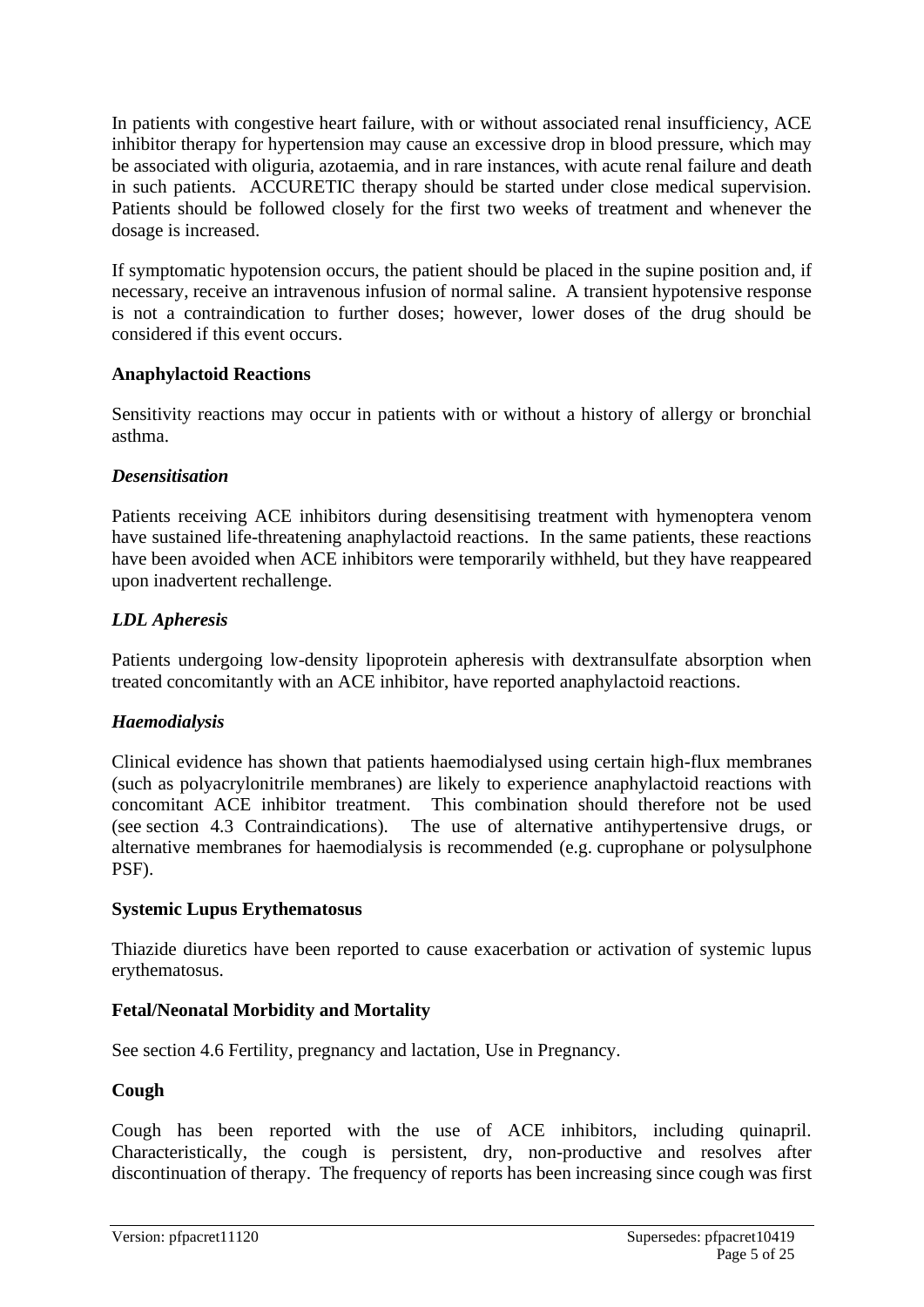recognised as a side effect of ACE inhibitor therapy. In various studies, the incidence of cough varies between 2 to 15% depending on the drug, dosage and duration of use. ACE inhibitorinduced cough should be considered as part of the differential diagnosis of cough.

The cough is often worse when lying down or at night, and has been reported more frequently in women (who account for two-thirds of the reported cases). Patients who cough may have increased bronchial reactivity compared to those who do not. The observed higher frequency of this side effect in non-smokers may be due to a higher level of tolerance in smokers to cough.

The cough is most likely due to stimulation of the pulmonary cough reflex by kinins (bradykinin) and/or prostaglandins that accumulate because of ACE inhibition. Once a patient has developed intolerable cough, an attempt may be made to switch the patient to another ACE inhibitor; the reaction may recur but this is not invariably the case. A change to another class of drug may be required in severe cases.

### **Diabetes**

Thiazide-induced hyperglycaemia may compromise blood sugar control. Depletion of serum potassium augments glucose intolerance. Monitor glycaemic control, supplement potassium, if necessary, to maintain appropriate serum potassium levels, and adjust diabetes medications as required (see section 4.5 Interactions with other medicines and other forms of interactions).

ACE inhibitors have been associated with hypoglycaemia in diabetic patients on insulin or oral hypoglycaemic agents; closer monitoring of diabetic patients may be required.

#### **Serum Electrolytes**

Serum electrolyte evaluation should be performed at appropriate intervals to detect possible electrolyte imbalance. As with other ACE inhibitors, patients on quinapril alone may have increased serum potassium levels. In clinical trials, hyperkalaemia (serum potassium  $\geq$ 5.8 mmol/L) occurred in approximately 2% of patients receiving quinapril. In most cases, elevated serum potassium levels were isolated values that resolved despite continued therapy. Less than 0.1% of patients discontinued therapy due to hyperkalaemia. Risk factors for the development of hyperkalaemia include renal insufficiency, diabetes mellitus, and the concomitant use of potassium-sparing diuretics, potassium supplements, potassium-containing salt substitutes, or other drugs known to raise serum potassium levels. The addition of a potassium-sparing diuretic to ACCURETIC, which contains a diuretic, is not recommended.

Conversely, treatment with thiazide diuretics has been associated with hypokalaemia, hyponatraemia, and hypochloraemic alkalosis. These disturbances have sometimes been manifest as one or more of the following: dryness of mouth, thirst, weakness, lethargy, drowsiness, restlessness, muscle pains or cramps, muscular fatigue, hypotension, oliguria, tachycardia, nausea, confusion, seizures and vomiting. Hypokalaemia can also sensitise or exaggerate the response of the heart to the toxic effects of digitalis. The risk of hypokalaemia is greatest in patients with cirrhosis of the liver, in patients experiencing a brisk diuresis, in patients who are receiving inadequate oral intake of electrolytes and in patients receiving concomitant therapy with corticosteroids, adrenocorticotrophic hormone (ACTH) or other drugs known to increase the risk of hypokalaemia (see section 4.5 Interactions with other medicines and other forms of interactions).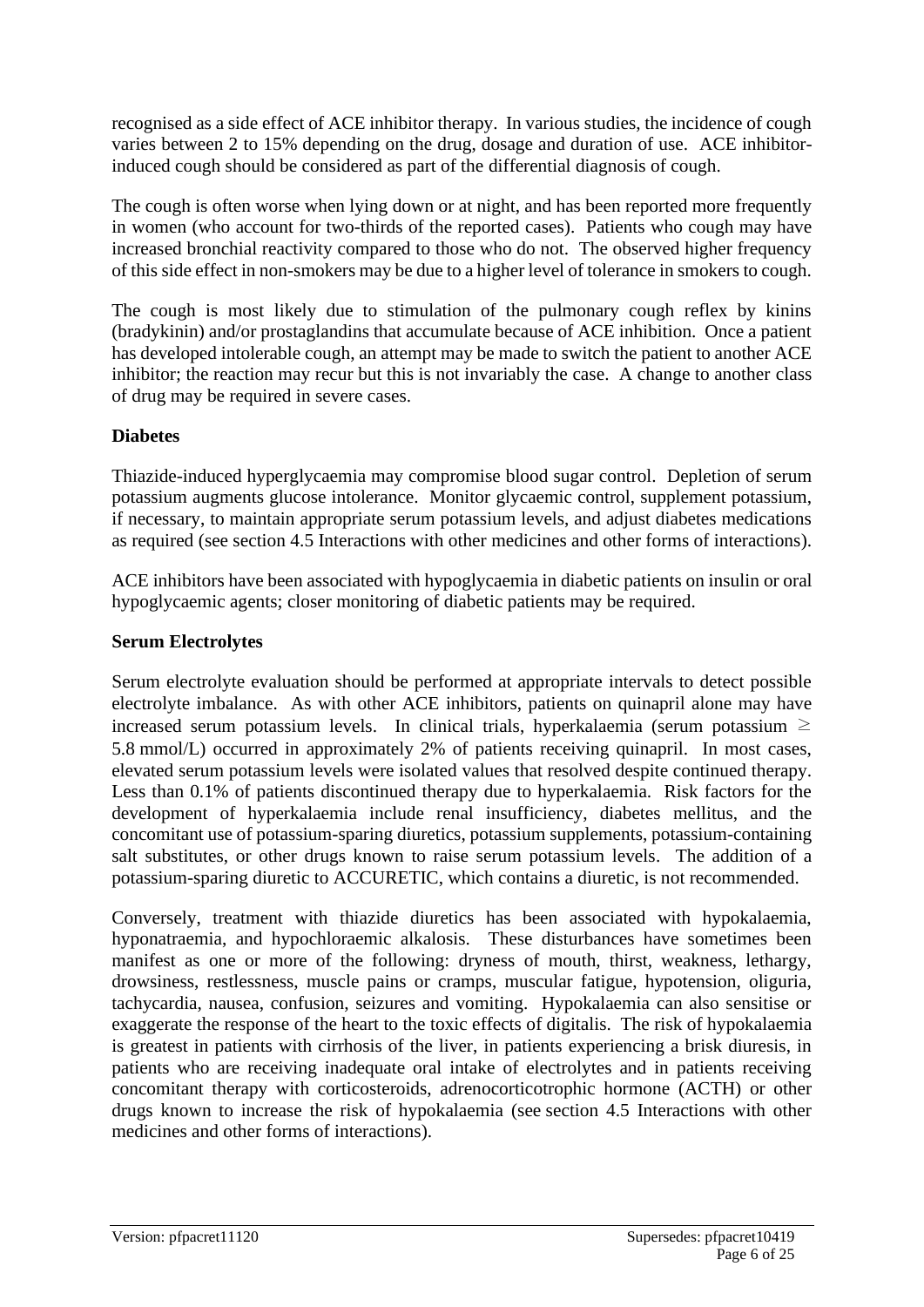The opposite effects of quinapril and hydrochlorothiazide on serum potassium will approximately balance each other in many patients so that no net effect upon serum potassium will be seen. In other patients, one or the other effect may be dominant. Initial and periodic determinations of serum electrolytes to detect possible electrolyte imbalance should be performed at appropriate intervals.

Chloride deficits secondary to thiazide therapy are generally mild and require specific treatment only under extraordinary circumstances (e.g. in liver disease or renal disease). Dilutional hyponatraemia may occur in oedematous patients in hot weather; appropriate therapy is water restriction rather than administration of salt, except in rare instances when the hyponatraemia is life threatening. In actual salt depletion, appropriate replacement is the therapy of choice.

Calcium excretion is decreased by thiazides. In a few patients on prolonged thiazide therapy, pathological changes in the parathyroid gland have been observed, with hypercalcaemia and hypophosphataemia. More serious complications of hyperparathyroidism (renal lithiasis, bone resorption, and peptic ulceration) have not been seen.

Thiazides should be discontinued before performing tests for parathyroid function.

Thiazides increase the urinary excretion of magnesium, and hypomagnesaemia may result (see section 4.5 Interactions with other medicines and other forms of interactions).

#### **Other Metabolic Disturbances**

Thiazide diuretics tend to raise serum levels of cholesterol, triglycerides and uric acid. These effects are usually minor, but frank gout may be precipitated in susceptible patients (see section 4.5 Interactions with other medicines and other forms of interactions).

#### **Neutropenia/Agranulocytosis**

ACE inhibitors have been rarely associated with agranulocytosis and bone marrow depression in patients with uncomplicated hypertension, but more frequently in patients with renal impairment, especially if they also have a collagen vascular disease. Agranulocytosis has been rarely reported during treatment with quinapril. As with other ACE inhibitors, periodic monitoring of white blood cell counts in quinapril-treated patients with collagen vascular disease and/or renal disease should be considered.

### **Dermatological Reactions**

Dermatological reactions characterised by maculopapular pruritic rashes and sometimes photosensitivity have been reported rarely with ACE inhibitors. Rare and sometimes severe skin reactions (e.g. lichenoid eruptions, psoriasis, pemphigus-like rash, and rosacea, Stevens-Johnson syndrome) have also been reported. A causal relationship is difficult to assess.

A cutaneous reaction to one ACE inhibitor may not occur with another drug of the same class. There have, however, been reports of cross-reactivity.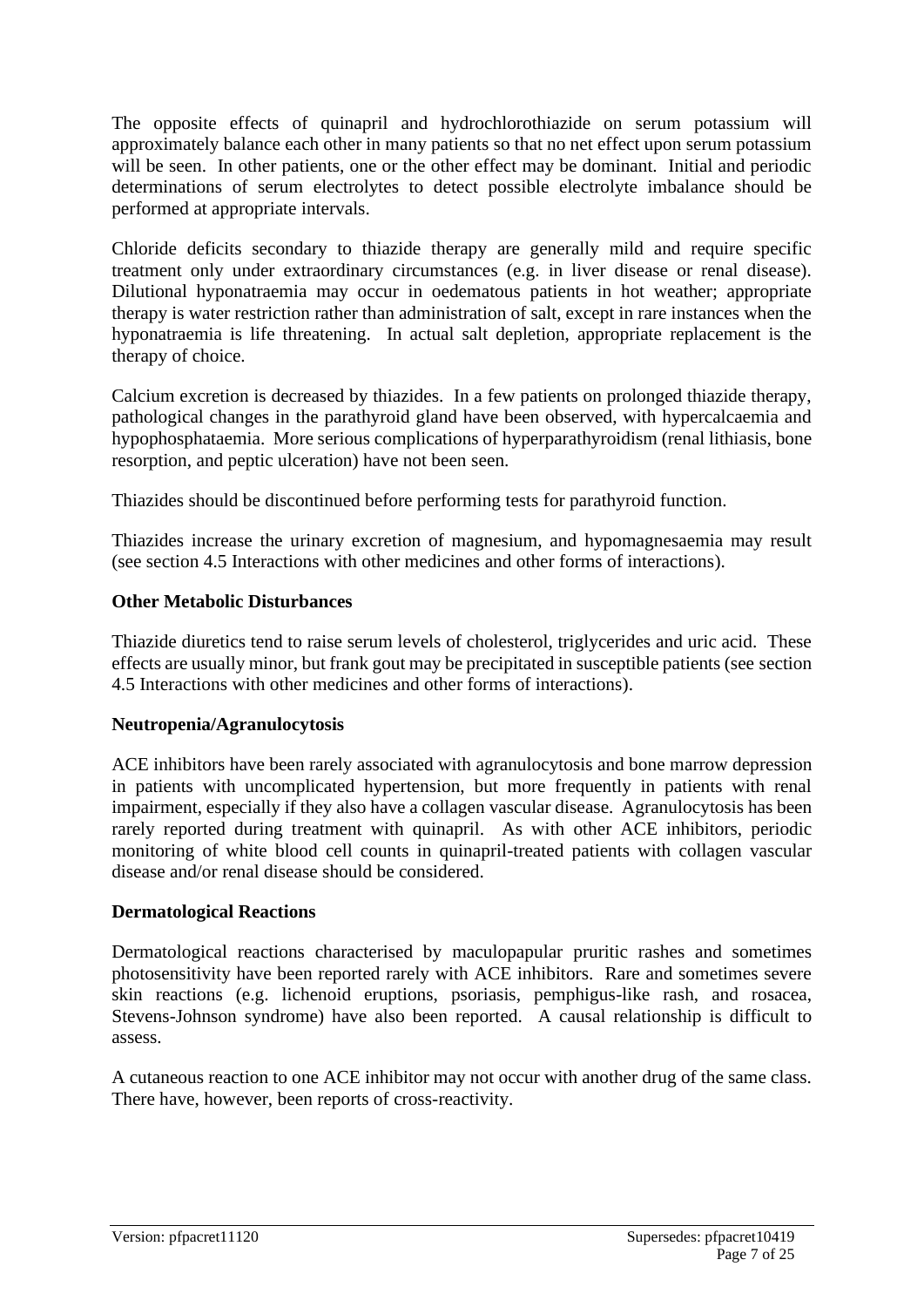#### **Taste Disturbance (Dysgeusia)**

The incidence of taste disturbance was reported to be high (up to 12.5%) with high doses of one ACE inhibitor, but the overall incidence for the class is probably low  $\langle 0.5\% \rangle$ . However, the relevant data are scarce and difficult to interpret.

Taste disturbance has been described as a suppression of taste or a metallic sensation in the mouth. The dysgeusia usually occurs in the first few weeks of treatment and may disappear within 1 to 3 months despite continued treatment.

#### **Surgery/Anaesthesia**

Caution should be exercised when patients undergo major surgery or anaesthesia since angiotensin converting enzyme inhibitors have been shown to block angiotensin II formation secondary to compensatory renin release. This may lead to hypotension that can be corrected by volume expansion.

#### **Choroidal Effusion, Acute Myopia and Secondary Angle-Closure Glaucoma**

Hydrochlorothiazide, a sulphonamide, can cause an idiosyncratic reaction, resulting in choroidal effusion with visual field defect, acute transient myopia and acute angle-closure glaucoma. Symptoms include acute onset of decreased visual acuity or ocular pain and typically occur within hours to weeks of drug initiation. Untreated acute angle-close glaucoma can lead to permanent vision loss. The primary treatment is to discontinue hydrochlorothiazide as rapidly as possible. Prompt medical or surgical treatments may need to be considered if the intraocular pressure remains uncontrolled. Risk factors for developing acute angle-closure glaucoma may include a history of sulphonamide or penicillin allergy.

#### **Non-melanoma Skin Cancer**

An increased risk of non-melanoma skin cancer (NMSC) [basal cell carcinoma (BCC) and squamous cell carcinoma (SCC)] with increasing cumulative dose of hydrochlorothiazide (HCTZ) exposure has been observed in two epidemiological studies based on the Danish National Cancer Registry (see section 5.1 Pharmacodynamic properties, Clinical Trials). Photosensitizing actions of HCTZ could act as a possible mechanism for NMSC.

Patients taking HCTZ should be informed of the risk of NMSC and advised to regularly check their skin for any new lesions and promptly report any suspicious skin lesions. Possible preventive measures such as limited exposure to sunlight and UV rays and, in case of exposure, adequate protection should be advised to the patients in order to minimize the risk of skin cancer. Suspicious skin lesions should be promptly examined potentially including histological examinations of biopsies. The use of HCTZ may also need to be reconsidered in patients who have experienced previous NMSC (see section 4.8 Adverse effects (Undesirable effects).

#### **Valvular Stenosis**

Patients with aortic stenosis are at a particular risk of decreased coronary perfusion and hypotension when treated with vasodilators. Vasodilators may tend to drop diastolic pressure, and hence coronary perfusion pressure, without producing the concomitant reduction in myocardial oxygen demand that normally accompanies vasodilatation. The true clinical importance of this concern is uncertain. Nevertheless, ACE inhibitors should be avoided in such patients.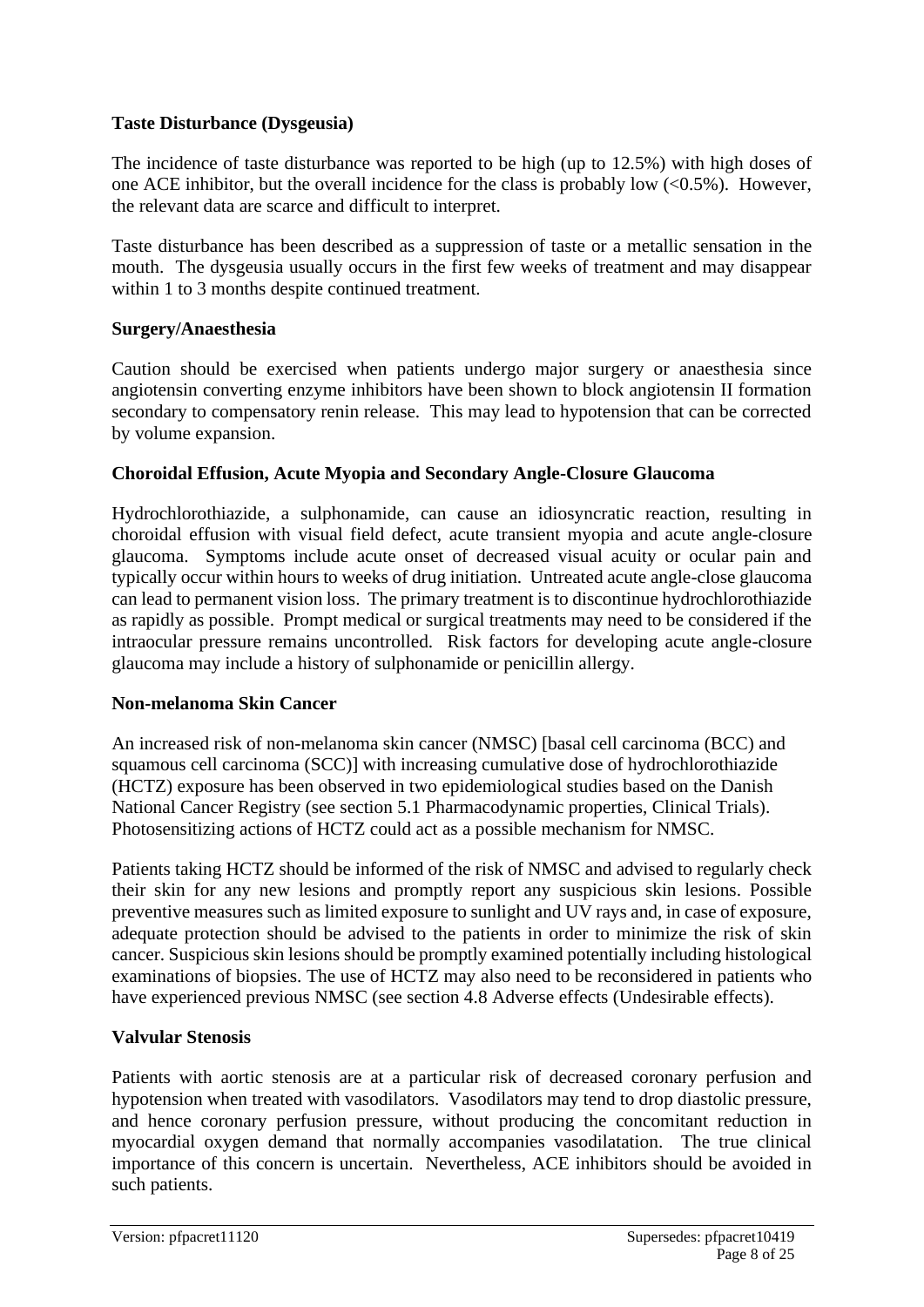#### **Concomitant Use of ACE Inhibitors or Angiotensin Receptor Antagonists and Anti-inflammatory Drugs and Thiazide Diuretics**

The use of an ACE inhibiting drug (ACE-inhibitor or angiotensin receptor antagonist) and an anti-inflammatory drug (NSAID or COX-2 inhibitor) and a thiazide diuretic at the same time increases the risk of renal impairment. This includes use in fixed-combination products containing more than one class of drug. Concomitant use of all three classes of these medications should be accompanied by increased monitoring of serum creatinine, particularly at the institution of the treatment. The concomitant use of drugs from these three classes should be used with caution particularly in elderly patients or those with pre-existing renal impairment.

#### **Dual Blockade of the Renin-Angiotensin-Aldosterone System (RAAS)**

As a consequence of inhibiting the RAAS, hypotension, syncope, hyperkalaemia, and changes in renal function (including acute renal failure) have been reported in susceptible individuals with congestive heart failure, especially if combining medicinal products that affect this system. Dual blockade of the RAAS with ACE-inhibitors, angiotensin receptor blockers or a direct renin inhibitor such as aliskiren, is associated with an increased risk of developing these conditions compared to monotherapy. Routine combination therapy with RAAS acting agents is not recommended and should be limited to individually defined cases with close monitoring of blood pressure, renal function and electrolyte levels (see section 4.3 Contraindications).

#### **Use in Hepatic Impairment**

ACCURETIC should be used with caution in patients with impaired hepatic function or progressive liver disease since minor alterations of fluid and electrolyte balance may precipitate hepatic coma. Also, since the metabolism of quinapril to quinaprilat is normally dependent upon hepatic esterase, patients with impaired liver function could develop markedly elevated plasma levels of quinapril. No formal pharmacokinetic studies have been carried out in hypertensive patients with impaired liver function.

#### **Use in Renal Impairment**

ACCURETIC is not recommended in patients with severe renal disease. Thiazides may precipitate azotaemia in such patients, and the effects of repeated dosing may be cumulative.

Some quinapril-treated hypertensive patients with no apparent pre-existing renal vascular disease have developed increases in blood urea nitrogen and serum creatinine, usually minor and transient, especially when quinapril has been given concomitantly with a diuretic. This is more likely to occur in patients with pre-existing renal impairment. Dosage reduction and/or discontinuation of any diuretic and/or quinapril may be required. Evaluation of the hypertensive patient should always include assessment of renal function (see section 4.2 Dose and method of administration).

As a consequence of inhibiting the renin-angiotensin-aldosterone system, changes in renal function may be anticipated in susceptible individuals. In patients with severe heart failure whose renal function may depend on the activity of the renin-angiotensin-aldosterone system, treatment with ACE inhibitors, may be associated with oliguria and/or progressive azotaemia and rarely acute renal failure and/or death (see section 4.8 Adverse effects (undesirable effects)).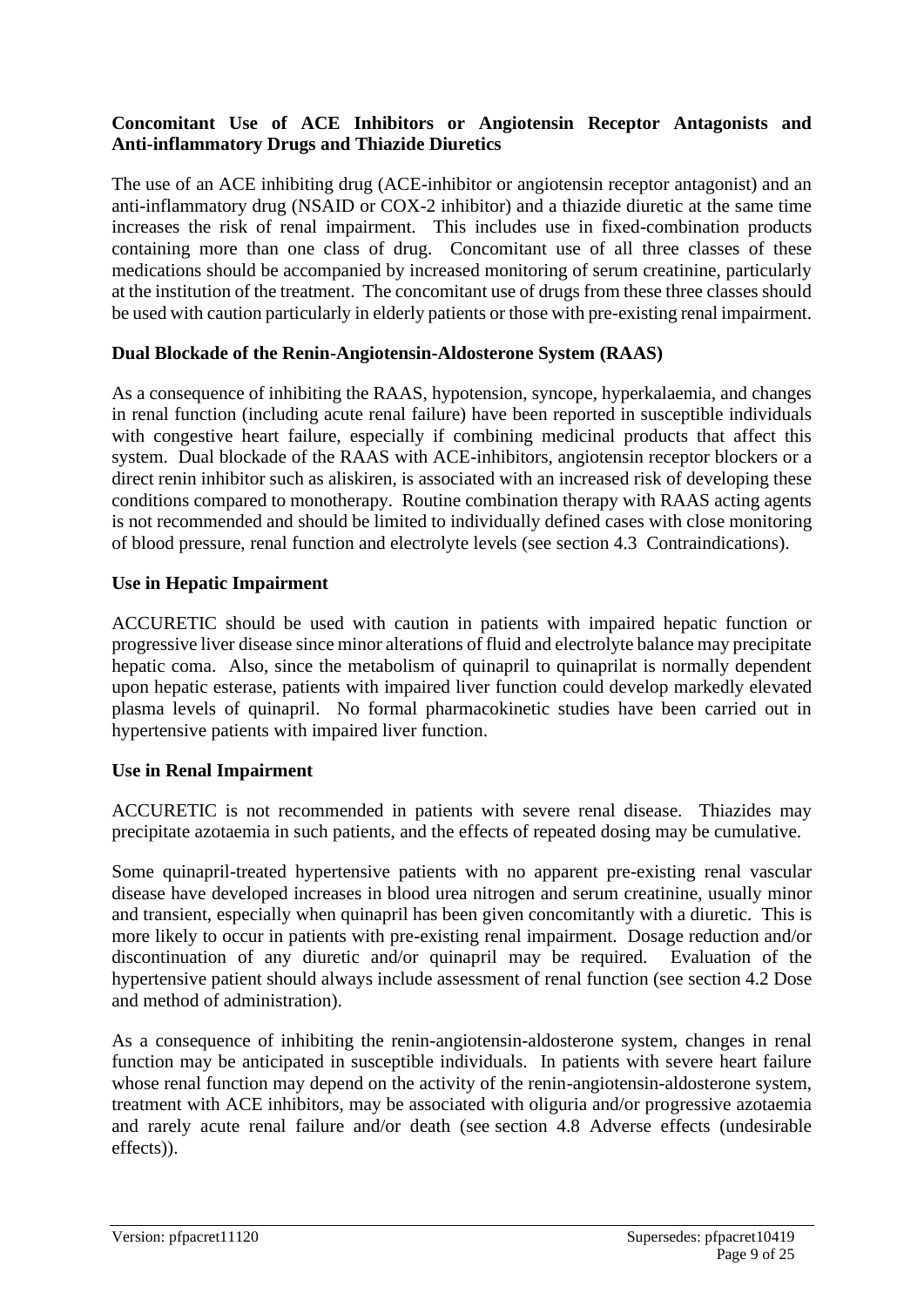The half-life of quinaprilat is prolonged as creatinine clearance falls. Patients with a creatinine clearance of  $\leq 60$  mL/min require a lower initial dosage of the drug (see section 4.2 Dose and method of administration). These patients' dosage should be titrated upwards based upon therapeutic response; renal function should be closely monitored although initial studies do not indicate that the drug produces further deterioration in renal function.

In clinical studies in hypertensive patients with unilateral or bilateral renal artery stenosis, increases in blood urea nitrogen and serum creatinine have been observed in some patients following ACE inhibitor therapy. These increases were almost always reversible upon discontinuation of the ACE inhibitor and/or diuretic therapy. In such patients, renal function should be monitored during the first few weeks of therapy (see section 4.8 Adverse effects (undesirable effects)).

### **Use in the Elderly**

Elderly patients exhibited increased area under the plasma concentration time curve (AUC) and peak levels for quinaprilat compared to values observed in younger patients; this appeared to be related to decreased renal function rather than to age itself. Of the total number of patients who received ACCURETIC in clinical trials, 15% were 65 or older, while 1.5% were 75 or older. Overall differences in effectiveness or safety were not observed between these patients and younger patients. However, greater sensitivity of some older individuals cannot be ruled out.

### **Paediatric Use**

The safety and effectiveness of ACCURETIC in children have not been established.

### **Effects on Laboratory Tests**

No data available.

# **4.5 Interactions with other medicines and other forms of interactions**

### **Tetracycline and Other Drugs that Interact with Magnesium**

Administration of tetracycline with quinapril reduced the absorption of tetracycline by approximately 28% to 37%. Decreased absorption is due to the presence of magnesium carbonate as an excipient in the quinapril formulation. This interaction should be considered when contemplating concurrent therapy with ACCURETIC and tetracycline or other drugs that interact with magnesium.

### **Lithium**

Generally should not be given with diuretics. Diuretic agents reduce the renal clearance of lithium and add a high risk of lithium toxicity. Increased serum lithium levels and symptoms of lithium toxicity have been reported in patients receiving concomitant lithium and ACE inhibitor therapy due to the sodium-losing effect of these agents. With ACCURETIC, the risk of lithium toxicity may be increased. ACCURETIC should be administered with caution and frequent monitoring of serum lithium levels is recommended.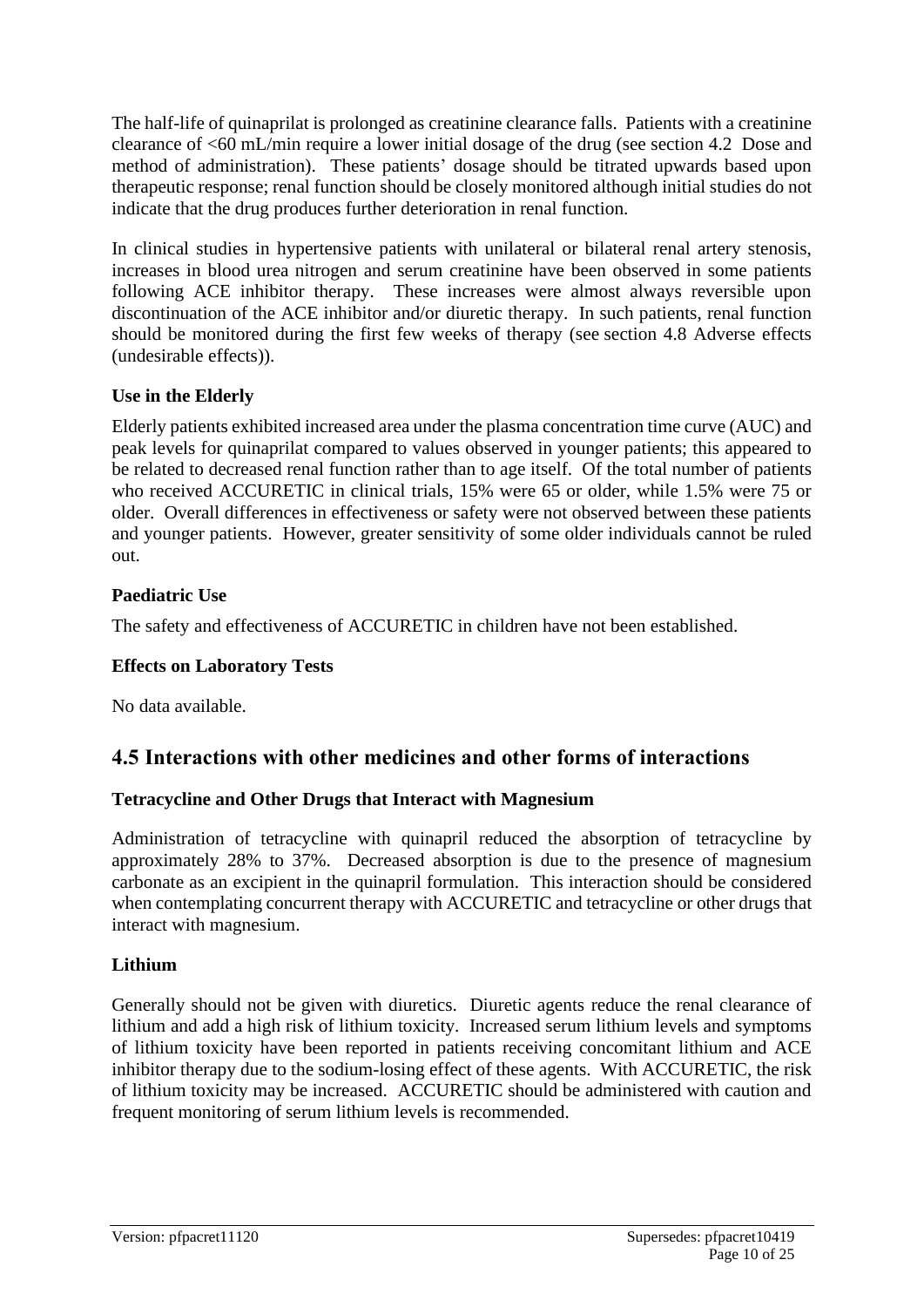#### **Agents Affecting Sympathetic Activity**

Agents affecting sympathetic activity (e.g. ganglionic blocking agents or adrenergic neurone blocking agents) may be used with caution. Beta-adrenergic blocking drugs will increase the antihypertensive effect of ACE inhibitors, and therefore the patient will need to be closely supervised.

#### **Non-steroidal Anti-inflammatory Agents Including Selective Cyclooxygenase-2 Inhibitors (COX-2 Inhibitors)**

In some patients, the administration of a non-steroidal anti-inflammatory agent can reduce the diuretic, natriuretic, and antihypertensive effects of loop, potassium-sparing, and thiazide diuretics. Therefore, when ACCURETIC and non-steroidal anti-inflammatory agents are used concomitantly, the patient should be observed closely to determine if the desired effect of ACCURETIC is obtained.

In patients who are elderly, volume-depleted (including those on diuretic therapy), or with compromised renal function, co-administration of NSAIDs, including selective COX-2 inhibitors, with ACE inhibitors, including quinapril, may result in deterioration of renal function, including possible acute renal failure. These effects are usually reversible. Monitor renal function periodically in patients receiving quinapril and NSAID therapy.

The antihypertensive effect of ACE inhibitors, including quinapril, may be attenuated by NSAIDs.

#### **Other Drugs Known to Cause Angioedema**

Patients taking concomitant mTOR inhibitor (e.g. temsirolimus) or concomitant DPP-IV inhibitor (e.g. vildagliptin) therapy or a neutral endopeptidase inhibitor may be at increased risk for angioedema. Caution should be used when starting an mTOR inhibitor or a DPP-IV inhibitor or a neutral endopeptidase inhibitor in a patient already taking an ACE inhibitor (see sections 4.3 Contraindications and 4.4 Special warnings and precautions for use, Angioedema).

#### **Agents Increasing Serum Potassium**

If concomitant therapy of quinapril with potassium supplements, potassium-containing salt substitutes, or other drugs known to raise serum potassium levels is indicated, they should be used with caution along with appropriate monitoring of serum potassium (see section 4.4 Special warnings and precautions for use). Since ACCURETIC contains a diuretic, the addition of a potassium-sparing diuretic is not recommended. In patients who are elderly or have compromised renal function, co-administration of an ACE inhibitor with sulfamethoxazole/trimethoprim has been associated with severe hyperkalaemia, which is thought to be due to trimethoprim. Quinapril/HCTZ and trimethoprim-containing products should therefore be co-administered with caution and with appropriate monitoring of serum potassium.

#### **Dual Blockade of the Renin-Angiotensin-Aldosterone System (RAAS)**

Dual blockade of the RAAS with angiotensin receptor blockers, ACE inhibitors, or aliskiren is associated with increased risks of hypotension, hyperkalaemia, and changes in renal function (including acute renal failure) compared to monotherapy. Closely monitor blood pressure,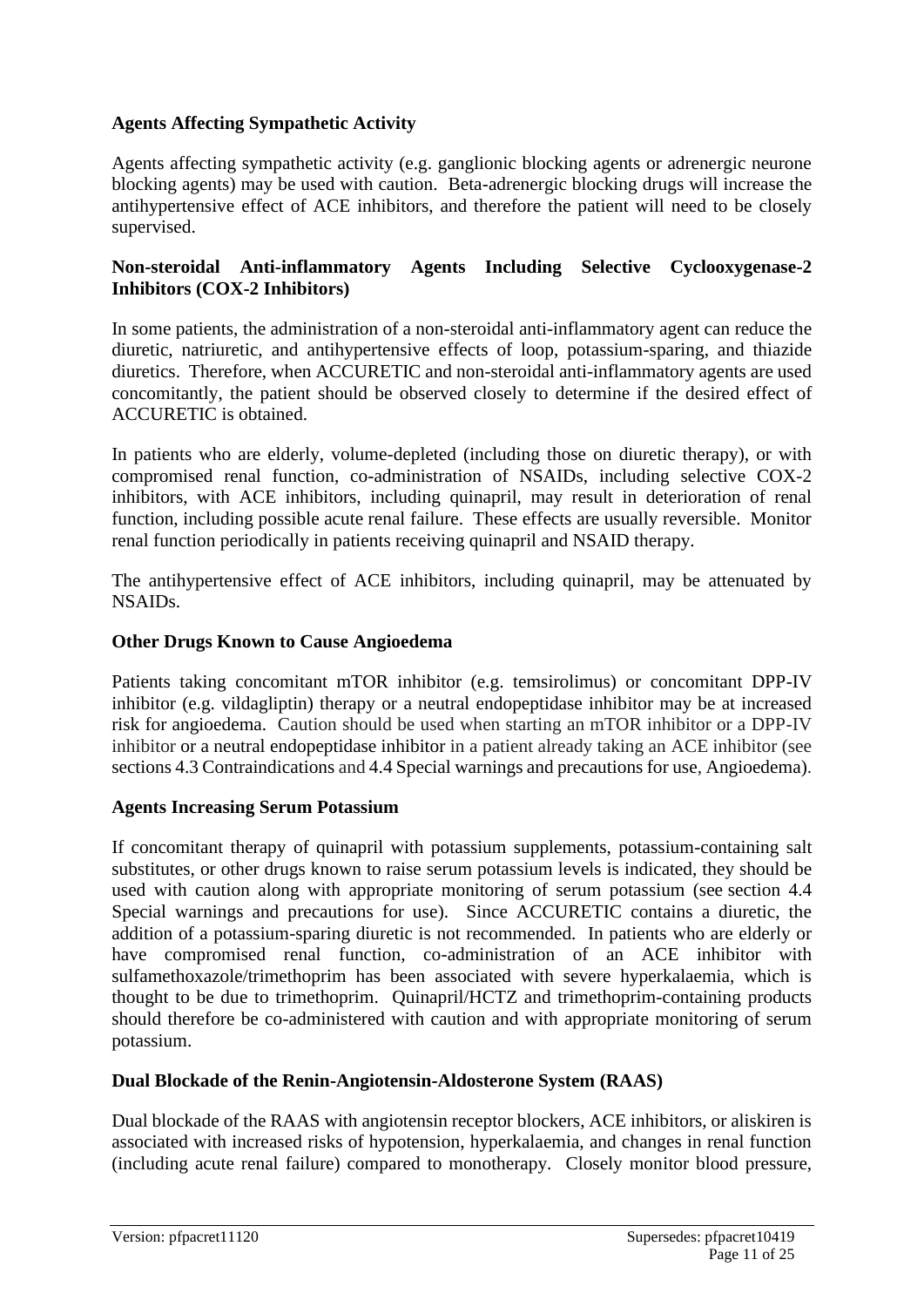renal function and electrolytes in patients on ACCURETIC and other agents that affect the RAAS (see section 4.4 Special warnings and precautions for use).

Do not administer quinapril/HCTZ in combination with aliskiren in patients with diabetes, in patients with moderate to severe renal impairment (GFR  $\langle 60 \text{ mL/min} / 1.73 \text{ m}^2 \rangle$ , in patients with hyperkalaemia (>5 mmol/L) or in congestive heart failure patients who are hypotensive (see section 4.3 Contraindications).

Do not administer quinapril/HCTZ in combination with angiotensin receptor blockers or other ACE inhibitors in diabetic patients with end organ damage, in patients with moderate to severe renal impairment (GFR <60 mL/min/1.73 m<sup>2</sup>), in patients with hyperkalaemia (>5 mmol/L) or in congestive heart failure patients who are hypotensive (see section 4.3 Contraindications).

#### **Anion Exchange Resins**

Absorption of hydrochlorothiazide is impaired in the presence of anion exchange resins, such as cholestyramine and colestipol. Single doses of the resins bind the hydrochlorothiazide and reduce its absorption from the gastrointestinal tract by up to 85% and 43%, respectively.

#### **Other Agents**

No clinically important pharmacokinetic interactions occurred when quinapril was used concomitantly with propranolol, hydrochlorothiazide or cimetidine. The anticoagulant effect of a single dose of warfarin (measured by prothrombin time) was not significantly changed by quinapril co-administration twice daily.

When administered concurrently, the following drugs may interact with thiazide diuretics.

#### *Alcohol, Barbiturates, or Narcotics*

Potentiation of orthostatic hypotension may occur.

#### *Antidiabetic Drugs (Oral Hypoglycaemic Agents and Insulin)*

Thiazide-induced hyperglycaemia may compromise blood sugar control. Depletion of serum potassium augments glucose intolerance. Monitor glycaemic control, supplement potassium, if necessary, to maintain appropriate serum potassium levels, and adjust diabetes medications as required (see section 4.4 Special warnings and precautions for use).

#### *Other Antihypertensive Drugs*

Additive effect or potentiation.

#### *Corticosteroids, ACTH*

Intensified electrolyte depletion, particularly hypokalaemia.

#### *Digoxin*

Thiazide-induced electrolyte disturbances (i.e. hypokalaemia, hypomagnesaemia) increase the risk of digoxin toxicity, which may lead to fatal arrhythmic events (see section 4.4 Special warnings and precautions for use).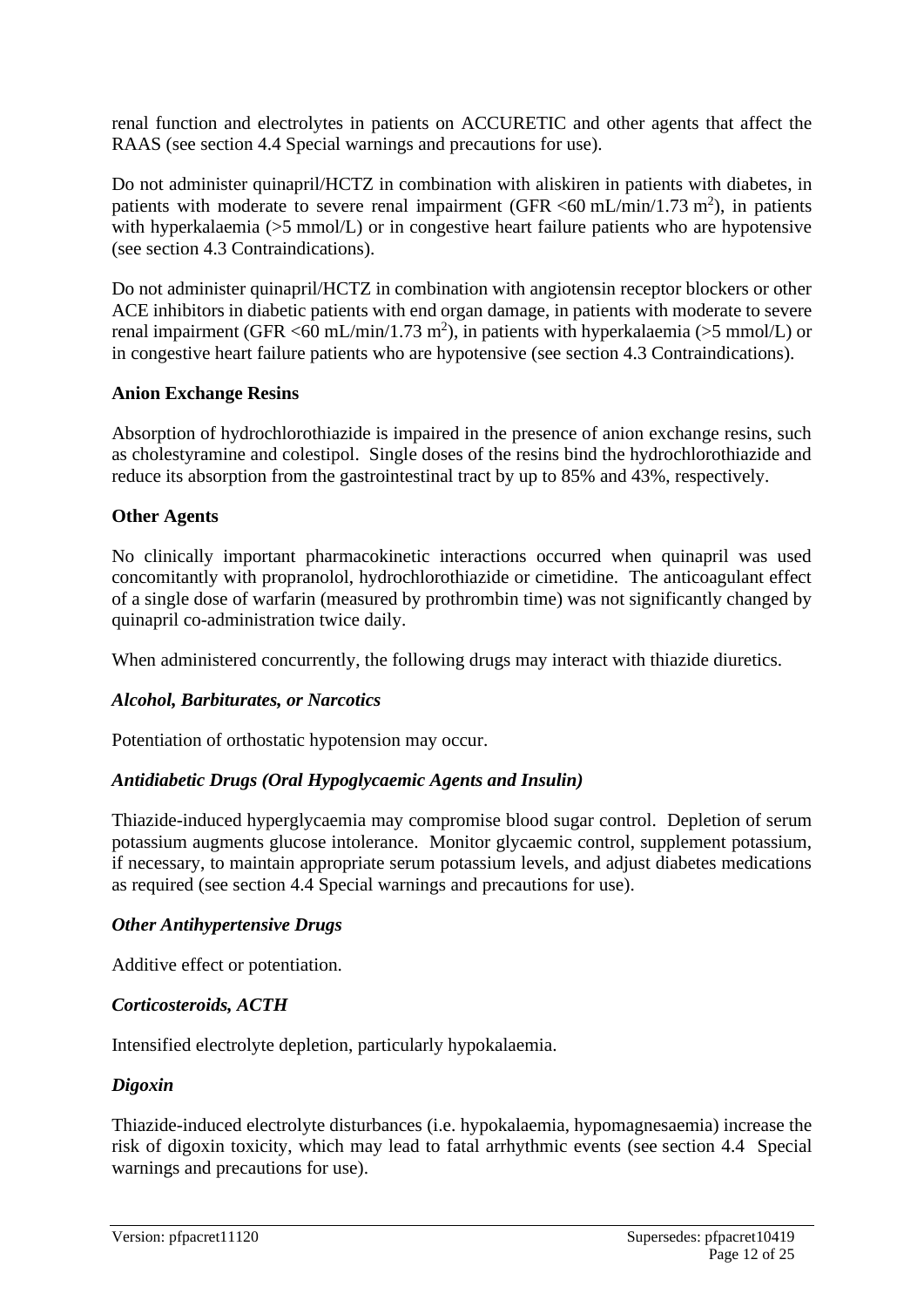### *Gout Medications (Allopurinol, Uricosurics, Xanthine Oxidase Inhibitors)*

Thiazide-induced hyperuricaemia may compromise control of gout by allopurinol and probenecid. The co-administration of hydrochlorothiazide and allopurinol may increase the incidence of hypersensitivity reactions to allopurinol.

#### *Pressor Amines (e.g. noradrenaline)*

Possible decreased response to pressor amines, but not sufficient to preclude their use.

#### *Skeletal Muscle Relaxants, Non-depolarising (e.g. tubocurarine)*

Possible increased responsiveness to the muscle relaxant.

### **4.6 Fertility, pregnancy and lactation**

#### **Effects on Fertility**

The effects of hydrochlorothiazide and the quinapril/hydrochlorothiazide combination on fertility have not been evaluated in animal studies. However, with quinapril alone, there were no adverse effects on fertility or reproduction in rats at oral doses up to 100 mg/kg/day.

#### **Use in Pregnancy - Category D**

As with all ACE inhibitors, ACCURETIC is contraindicated in pregnancy (see section 4.3 Contraindications). Pregnancy should be excluded before starting treatment with ACCURETIC and avoided during the treatment. If a patient intends to become pregnant, treatment with ACE inhibitors must be discontinued and replaced by another form of treatment. When pregnancy is detected, the ACE inhibitor should be discontinued as soon as possible and arrangements for further care should be made.

Infants exposed to ACE inhibitors during pregnancy may be at an increased risk for malformations of the cardiovascular system and central nervous system. A historical cohort study in over 29,000 infants born to non-diabetic mothers has shown 2.7 times higher risk for congenital malformations in infants exposed to any ACE inhibitor during first trimester compared with no exposure. The risk ratios for cardiovascular and central nervous system malformations were 3.7 times (95% confidence interval 1.89 to 7.3) and 4.4 times (95% confidence interval 1.37 to 14.02) respectively, compared with no exposure.

There have also been reports of prematurity, hypotension, renal system disorders (including renal failure), skull hypoplasia, oligohydramnios, limb contractures, craniofacial deformities, hypoplastic lung development, intrauterine growth retardation, patent ductus arteriosus, fetal death and/or death in the newborn in association with the maternal use of ACE inhibitors.

Infants exposed *in utero* to ACE inhibitors should be closely observed for hypotension, oliguria, and hyperkalaemia. If oliguria occurs, attention should be directed toward support of blood pressure and renal perfusion. Thiazides cross the placental barrier and appear in cord blood. Nonteratogenic effects to the fetus may include fetal or neonatal jaundice, thrombocytopenia, and possibly other adverse reactions that have occurred in the adult.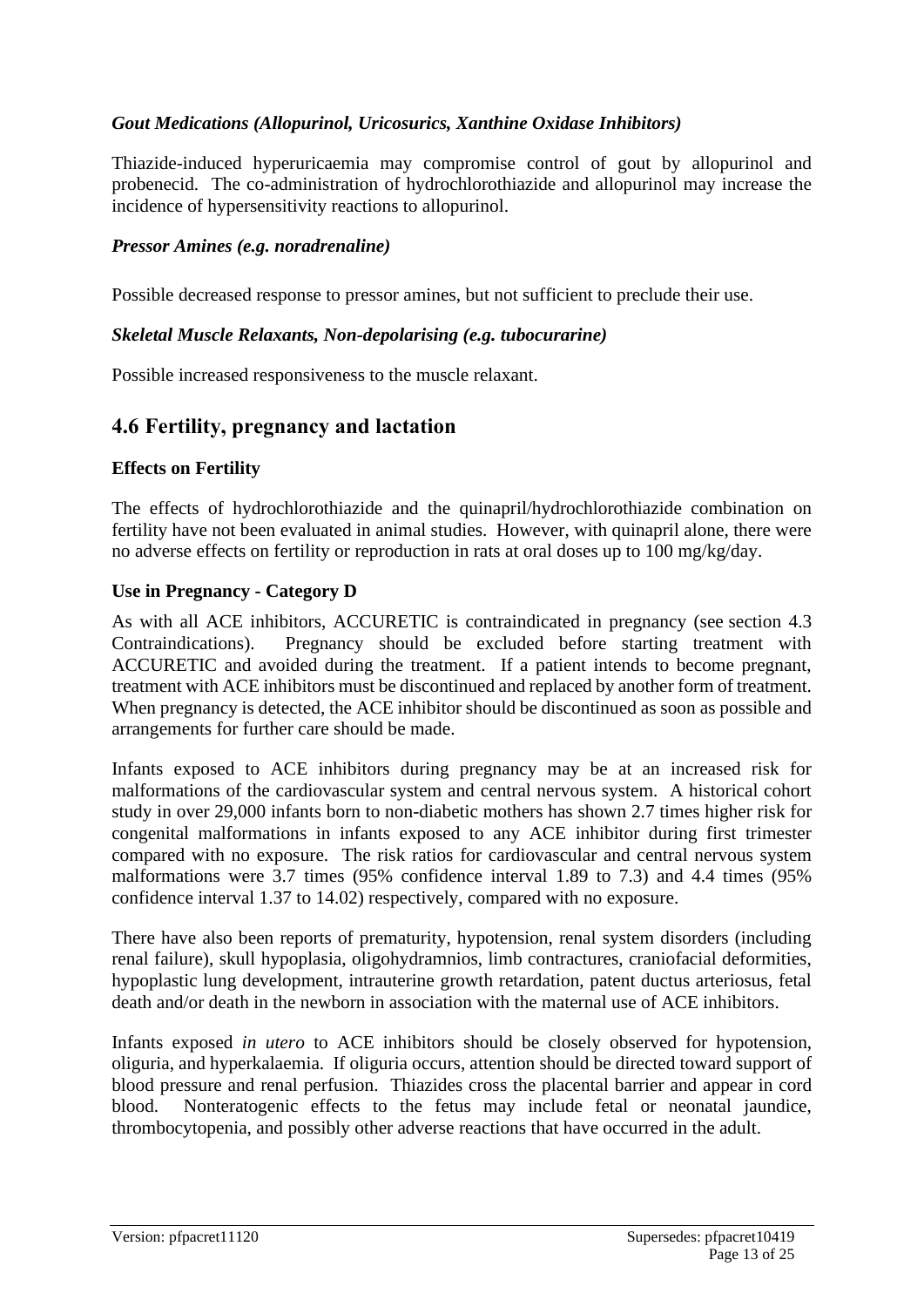#### **Use in Lactation**

ACE inhibitors, including quinapril, are secreted in human milk to a limited extent. Thiazides appear in human milk. Because of the potential for serious reactions in nursing infants, a decision should be made whether to discontinue ACCURETIC or discontinue nursing, taking into account the importance of the drug to the mother.

# **4.7 Effects on ability to drive and use machines**

The ability to engage in activities such as operating machinery or operating a motor vehicle may be impaired, especially when initiating ACCURETIC therapy.

# **4.8 Adverse effects (undesirable effects)**

ACCURETIC has been evaluated for safety in 1,571 patients in controlled and uncontrolled studies. In clinical trials with ACCURETIC, no adverse experience specific to the combination has been observed. Adverse experiences that have occurred have been limited to those previously reported with quinapril or hydrochlorothiazide. In controlled trials, the most frequent adverse experiences reported in at least 1% of patients with any combination of quinapril and hydrochlorothiazide were headache (6.7%), dizziness (4.8%), cough (3.2%), and fatigue (2.9%). It should be noted that characteristically, the cough is non-productive, persistent and resolves after discontinuation of therapy.

Generally, adverse experiences were mild and transient in nature, and there was no relationship between side effects and age, sex, race, or duration of therapy (see section 4.4 Special warnings and precautions for use regarding angioedema and excessive hypotension or syncope).

Discontinuation of therapy due to adverse effects was required in approximately 2% of patients. Headache (0.5%) was the most common reason for withdrawal followed by cough and nausea and/or vomiting (0.2%). Adverse experiences occurring in  $\geq$ 1% of patients treated with ACCURETIC in controlled trials are shown below (n=943).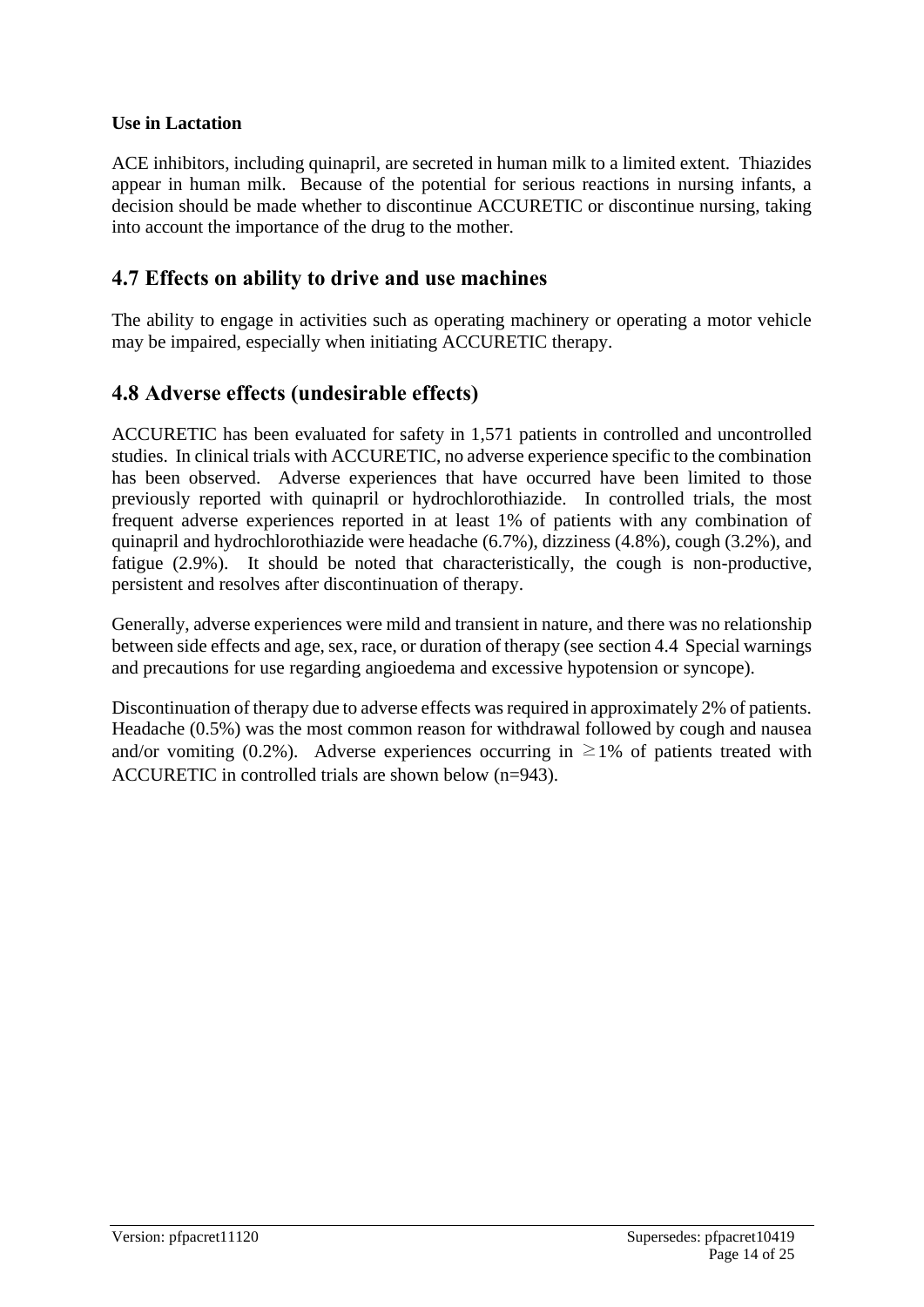|                             | <b>ACCURETIC</b><br>$(n=943)$ | <b>PLACEBO</b><br>$(n=100)$ |
|-----------------------------|-------------------------------|-----------------------------|
| Headache                    | 6.7                           | 30.0                        |
| <b>Dizziness</b>            | 4.8                           | 4.0                         |
| Coughing                    | 3.2                           | 2.0                         |
| Fatigue                     | 2.9                           | 3.0                         |
| Myalgia                     | 2.4                           | 5.0                         |
| Viral infection             | 1.9                           | 4.0                         |
| <b>Rhinitis</b>             | 2.0                           | 3.0                         |
| Nausea and/or vomiting      | 1.8                           | 6.0                         |
| Abdominal pain              | 1.7                           | 4.0                         |
| Back pain                   | 1.5                           | 2.0                         |
| Diarrhoea                   | 1.4                           | 1.0                         |
| Upper respiratory infection | 1.3                           | 4.0                         |
| Insomnia                    | 1.2                           | 2.0                         |
| Somnolence                  | 1.2                           | 0.0                         |
| <b>Bronchitis</b>           | 1.2                           | 1.0                         |
| Dyspepsia                   | 1.2                           | 2.0                         |
| Asthenia                    | 1.1                           | 1.0                         |
| Pharyngitis                 | 1.1                           | 2.0                         |
| Vasodilatation              | 1.0                           | 1.0                         |
| Vertigo                     | 1.0                           | 2.0                         |
| Chest pain                  | 1.0                           | 2.0                         |

#### **Percent of Patients in Controlled Trials**

Clinical adverse experiences probably, possibly, or definitely related or of uncertain relationship to therapy, occurring in 0.5% to  $\leq$ 1.0% of patients treated with quinapril plus hydrochlorothiazide in controlled and uncontrolled trials and less frequently clinically significant events seen in clinical trials, post marketing experience, or with hydrochlorothiazide included:

| Blood and lymphatic system<br>disorders                 | Haemolytic anaemia, thrombocytopenia                                                                     |
|---------------------------------------------------------|----------------------------------------------------------------------------------------------------------|
| Cardiac disorders                                       | Palpitations, tachycardia                                                                                |
| familial,<br>and<br>Congenital,<br>genetic disorders    | See sections 4.3 Contraindications and 4.6 Fertility,<br>pregnancy and lactation, Use in Pregnancy       |
| Eye disorders                                           | Acute myopia, acute angle closure glaucoma (see section<br>4.4 Special warnings and precautions for use) |
| Gastrointestinal disorders                              | Dry mouth or throat, flatulence, pancreatitis                                                            |
| General disorders and<br>administration site conditions | Peripheral oedema                                                                                        |
| Hepatobiliary disorders                                 | Hepatitis                                                                                                |
| Immune system disorders                                 | Anaphylactoid reaction                                                                                   |
| Musculoskeletal and connective<br>tissue disorders      | Arthralgia                                                                                               |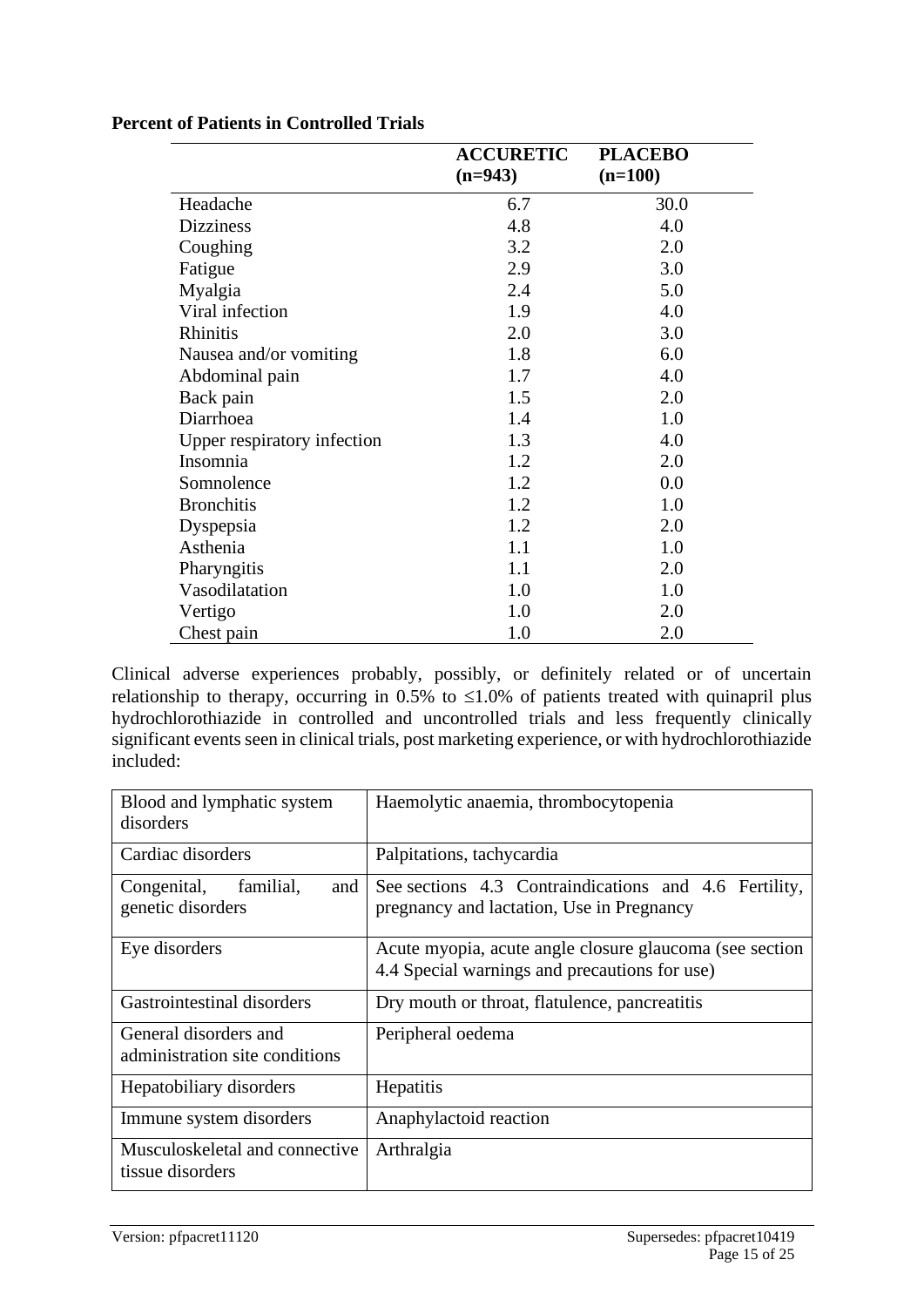| Nervous system disorders                           | Paraesthesia                                                                                                                                                      |
|----------------------------------------------------|-------------------------------------------------------------------------------------------------------------------------------------------------------------------|
| Psychiatric disorders                              | <b>Nervousness</b>                                                                                                                                                |
| Renal and urinary disorders                        | Urinary tract infection (see section 4.4 Special warnings<br>and precautions for use)                                                                             |
| Reproductive system and breast<br>disorders        | Impotence                                                                                                                                                         |
| Respiratory, thoracic and<br>mediastinal disorders | Dyspnoea, sinusitis                                                                                                                                               |
| Skin and subcutaneous tissue<br>disorders          | Alopecia, erythema multiforme, exfoliative dermatitis,<br>pemphigus, photosensitivity reaction, pruritus, rash,<br>Stevens-Johnson syndrome (hydrochlorothiazide) |
| Vascular disorders                                 | Hypotension, syncope                                                                                                                                              |

#### **Post-marketing Experience**

Adverse reactions that have been reported post-marketing with ACCURETIC which are not listed above, regardless of causality, include the following:

*Body as a Whole***:** Face oedema, tongue oedema, angioedema and oedema.

*Neoplasms Benign, Malignant and Unspecified (including Cysts and Polyps) - Frequency 'not known'*: Non-melanoma skin cancer (Basal cell carcinoma, and Squamous cell carcinoma) (see sections 4.4 Special warnings and precautions for use and 5.1 Pharmacodynamic properties, Clinical Trials).

*Haematological***:** Leucopenia.

*Renal***:** Acute kidney failure.

#### **Laboratory Findings**

*Serum Electrolytes***:** See sections 4.3 Contraindications and 4.4 Special warnings and precautions for use.

*Creatinine, Blood Urea Nitrogen*: Increases (>1.25 times the upper limit of normal) in serum creatinine and blood urea nitrogen were observed in 3% and 4% respectively, of patients treated with ACCURETIC (see section 4.4 Special warnings and precautions for use).

*Serum Uric Acid, Glucose, Magnesium, Cholesterol, Triglyceride, PBI, Parathyroid Function Tests and Calcium***:** See section 4.4 Special warnings and precautions for use.

*Haematology***:** See section 4.4 Special warnings and precautions for use.

Quinapril has been evaluated for safety in 4960 subjects and patients and was well tolerated. Of these, 3203 patients including 655 elderly patients, participated in controlled clinical trials. Quinapril has been evaluated for long-term safety in over 1400 patients treated for one year or more.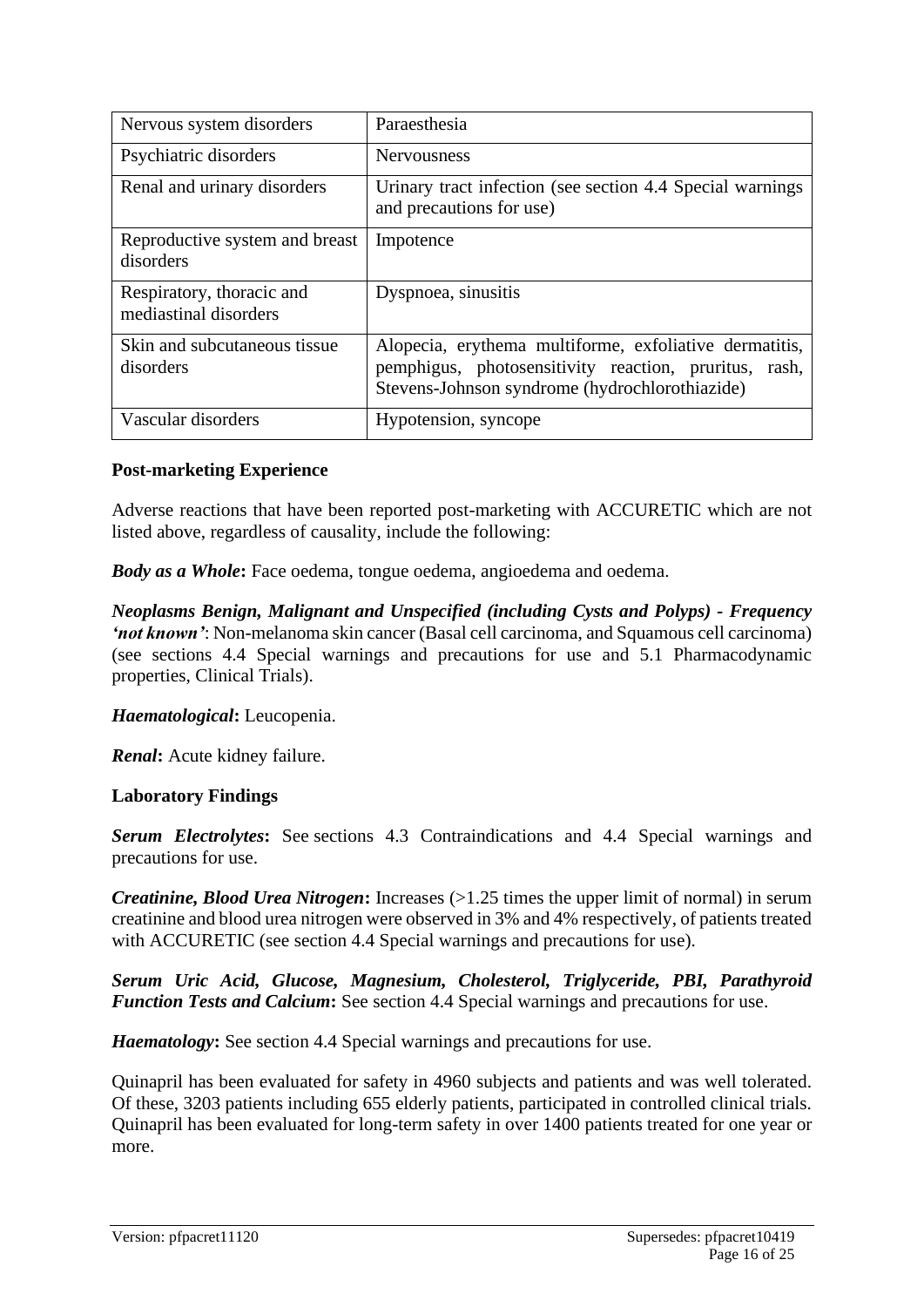### **Other Adverse Events Reported when Quinapril is Taken Separately**

The following adverse events, other than those listed above for ACCURETIC, have been reported with quinapril therapy as probably, possibly, or definitely related, or of uncertain relationship to therapy in 0.5 to  $\leq 1.0\%$  of patients in both hypertension and/or heart failure studies.

| Blood and lymphatic system<br>disorders            | Agranulocytosis                                                                                                            |
|----------------------------------------------------|----------------------------------------------------------------------------------------------------------------------------|
| Cardiac disorders                                  | Angina pectoris, cardiac rhythm disturbances,<br>cardiogenic shock, heart failure, hyperkalaemia,<br>myocardial infarction |
| Eye disorders                                      | Amblyopia                                                                                                                  |
| Gastrointestinal disorders                         | Constipation, gastrointestinal haemorrhage                                                                                 |
| Hepatobiliary disorders                            | Hepatic failure                                                                                                            |
| Infections and infestations                        | Pharyngitis                                                                                                                |
| Investigations                                     | Abnormal liver function tests                                                                                              |
| Nervous system disorders                           | Cerebrovascular accident, somnolence, vertigo                                                                              |
| Psychiatric disorders                              | Depression                                                                                                                 |
| Renal and urinary disorders                        | Worsening renal failure (see section 4.4 Special<br>warnings and precautions for use)                                      |
| Respiratory, thoracic and<br>mediastinal disorders | Eosinophilic pneumonitis                                                                                                   |
| Skin and subcutaneous tissue<br>disorders          | Dermatopolymyositis, increased perspiration                                                                                |
| Vascular disorders                                 | Hypertensive crisis, orthostatic hypotension,<br>vasodilatation                                                            |

#### **Other Adverse Events Reported when Hydrochlorothiazide is Taken Separately**

The following adverse events, other than those listed above for ACCURETIC, have been reported with hydrochlorothiazide.

*Body as a Whole***:** Fever.

*Cardiovascular***:** Hypotension including orthostatic hypotension, necrotising angiitis.

*Gastrointestinal***:** Anorexia, constipation, gastric irritation, jaundice (intrahepatic cholestatic jaundice) and sialoadenitis.

*Haematological***:** Agranulocytosis, aplastic anaemia and purpura.

*Integumentary***:** Urticaria, toxic epidermal necrolysis.

*Metabolic***:** Glycosuria, hyperglycaemia, hyperuricaemia, hyponatraemia and hypokalaemia.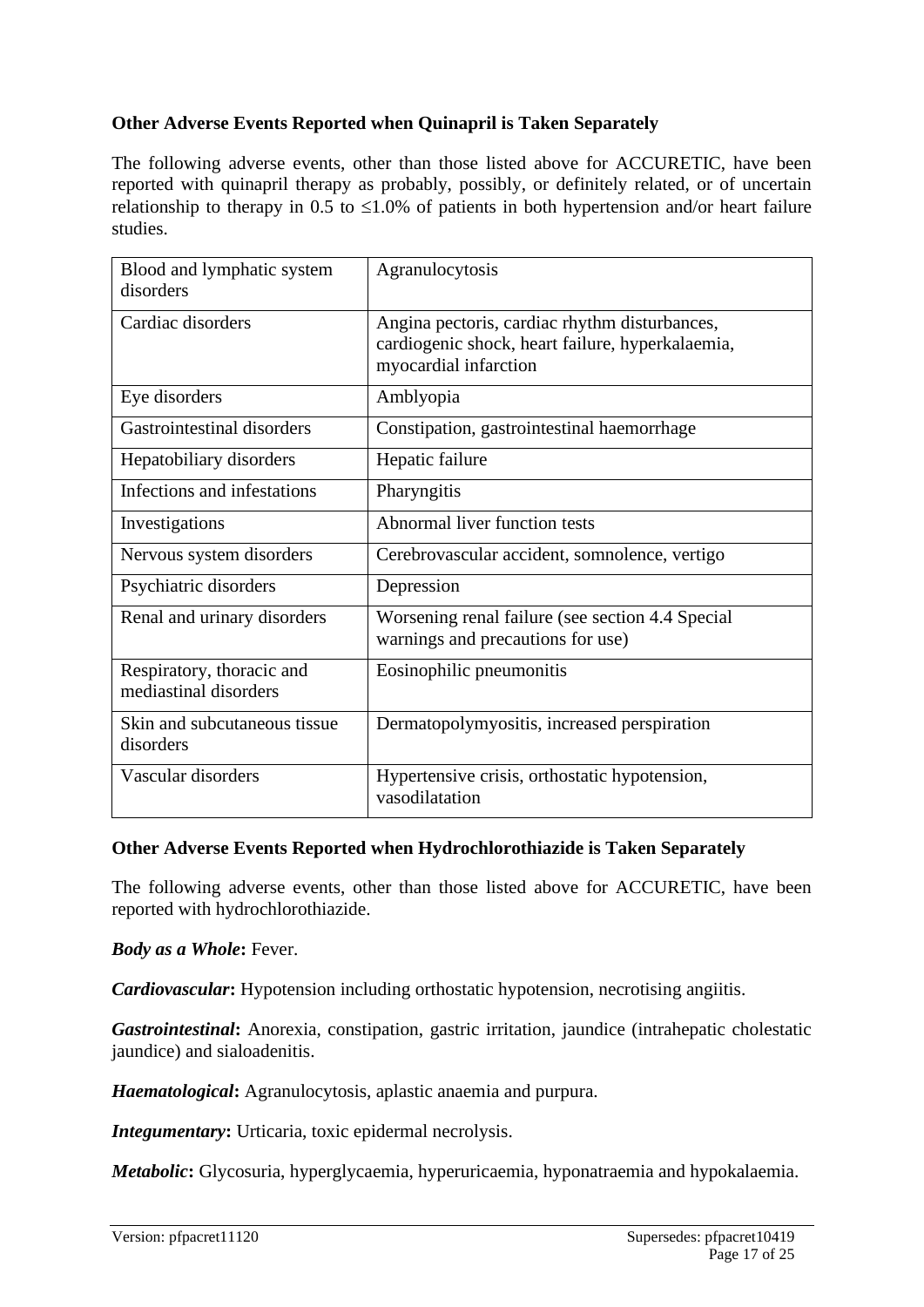*Nervous/Psychiatric***:** Xanthopsia.

*Renal***:** Interstitial nephritis, renal dysfunction.

*Respiratory***:** Respiratory distress (including pneumonitis and pulmonary oedema).

*Other*: Muscle spasm, restlessness and transient blurred vision.

#### **Reporting Suspected Adverse Effects**

Reporting suspected adverse reactions after registration of the medicinal product is important. It allows continued monitoring of the benefit-risk balance of the medicinal product. Healthcare professionals are asked to report any suspected adverse reactions at [www.tga.gov.au/reporting](http://www.tga.gov.au/reporting-problems)[problems.](http://www.tga.gov.au/reporting-problems)

# **4.9 Overdose**

No specific information is available on overdosage with ACCURETIC.

#### **Signs and Symptoms**

Available data suggest that ACCURETIC overdosage, due to its ACE inhibitor component might be expected to produce severe hypotension.

The most common signs and symptoms observed for hydrochlorothiazide monotherapy overdosage are those caused by electrolyte depletion (hypokalaemia, hypochloraemia, hyponatraemia) and dehydration resulting from excessive diuresis. If digitalis has also been administered, hypokalaemia may accentuate cardiac arrhythmias.

#### **Recommended Treatment**

Treatment is symptomatic and supportive. Dehydration and electrolyte imbalance should be treated by established procedures. Hypotension would normally be treated by intravenous volume expansion, such as an infusion of normal saline, with established procedures being implemented to treat persistent hypotension. Laboratory determinations of serum levels of quinapril and its metabolites are not widely available, and such determinations have, in any event, no established role in the management of quinapril overdose. No data are available to suggest physiological manoeuvres (e.g. manoeuvres to change pH of the urine) that might accelerate elimination of quinapril and its metabolites would be effective. Haemodialysis and peritoneal dialysis have little effect on the elimination of quinapril and quinaprilat. In a case report of a patient with end-stage renal failure, toxicity due to inadvertently high-dose hydrochlorothiazide treatment was successfully managed by haemodialysis.

For information on the management of overdose, contact the Poisons Information Centre on 13 11 26 (Australia).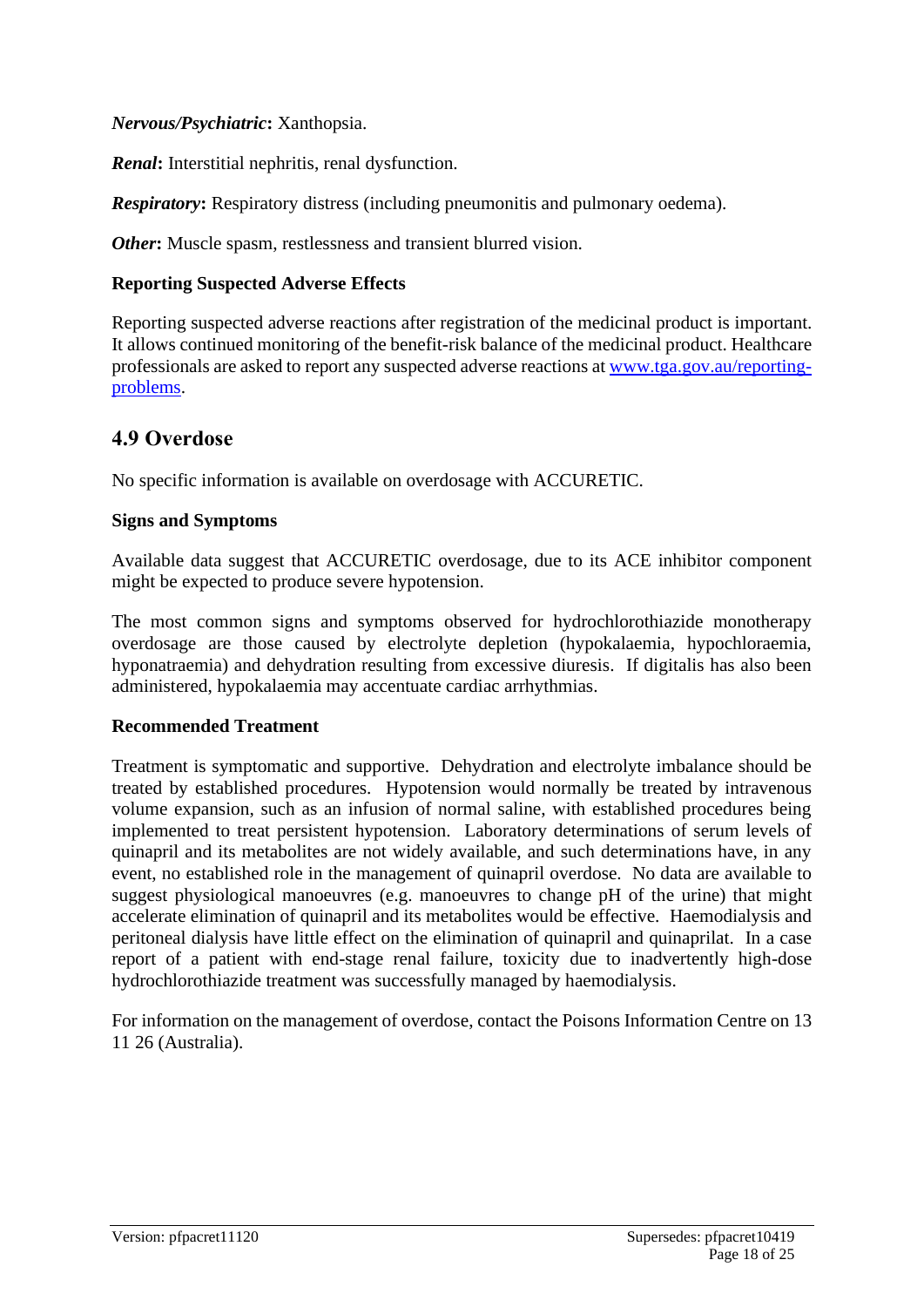# **5. PHARMACOLOGICAL PROPERTIES**

# **5.1 Pharmacodynamic properties**

### **Mechanism of Action**

In clinical studies, concomitant administration of quinapril and hydrochlorothiazide produced greater reductions in blood pressure than the single agents given alone.

As a result of its diuretic effect, hydrochlorothiazide increases plasma renin activity (PRA), increases aldosterone secretion, decreases serum potassium and increases urinary potassium loss. Administration of quinapril inhibits the renin-angiotensin-aldosterone axis and tends to attenuate the potassium decrease associated with hydrochlorothiazide.

Quinapril is deesterified to the principal metabolite, quinaprilat, which is an inhibitor of angiotensin-converting enzyme (ACE) activity in human and animal studies. ACE is a peptidyl dipeptidase that catalyses the conversion of angiotensin I to the vasoconstrictor, angiotensin II. The effect of quinapril in hypertension appears to result primarily from the inhibition of circulating and tissue ACE activity, thereby reducing angiotensin II formation. Quinapril inhibits the elevation in blood pressure caused by intravenously administered angiotensin I, but has no effect on the pressor response to angiotensin II, noradrenaline or adrenaline. Angiotensin II also stimulates the secretion of aldosterone from the adrenal cortex, thereby facilitating renal sodium and fluid reabsorption. Reduced aldosterone secretion by quinapril may result in a small increase in serum potassium. In controlled hypertension trials, treatment with quinapril alone resulted in mean increases in potassium of 0.07 mmol/L (see section 4.4 Special warnings and precautions for use). Removal of angiotensin II negative feedback on renin secretion leads to increased PRA.

While the principal mechanism of antihypertensive effect is thought to be through the reninangiotensin-aldosterone system, quinapril exerts antihypertensive actions even in patients with low renin hypertension. Quinapril monotherapy was an effective antihypertensive in all races studied, although it was somewhat less effective in black patients (usually a predominantly low renin group) than in non-black patients. ACE is identical to kininase II, an enzyme that degrades bradykinin, a potent peptide vasodilator. Bradykinin acts on bradykinin receptors in the vascular endothelium to promote the release of the vasodilators such as nitric oxide and prostacyclin. Whether increased levels of bradykinin play a role in the therapeutic effect of quinapril remains to be elucidated.

ACE inhibitors, including quinapril may enhance insulin sensitivity.

In a study in spontaneously hypertensive rats, the magnitude of the antihypertensive effect of quinapril correlated more closely with inhibition of tissue ACE than inhibition of plasma ACE.

### **Clinical Trials**

Administration of 10 to 80 mg of quinapril to patients with mild to severe hypertension results in a reduction of both sitting and standing blood pressure with minimal effect on heart rate. Antihypertensive activity commences within one hour with peak effects usually achieved by two to four hours after dosing. Achievement of maximum blood pressure lowering effects may require two weeks of therapy in some patients. At the recommended doses, antihypertensive effects are maintained in most patients throughout the 24-hour dosing interval and continue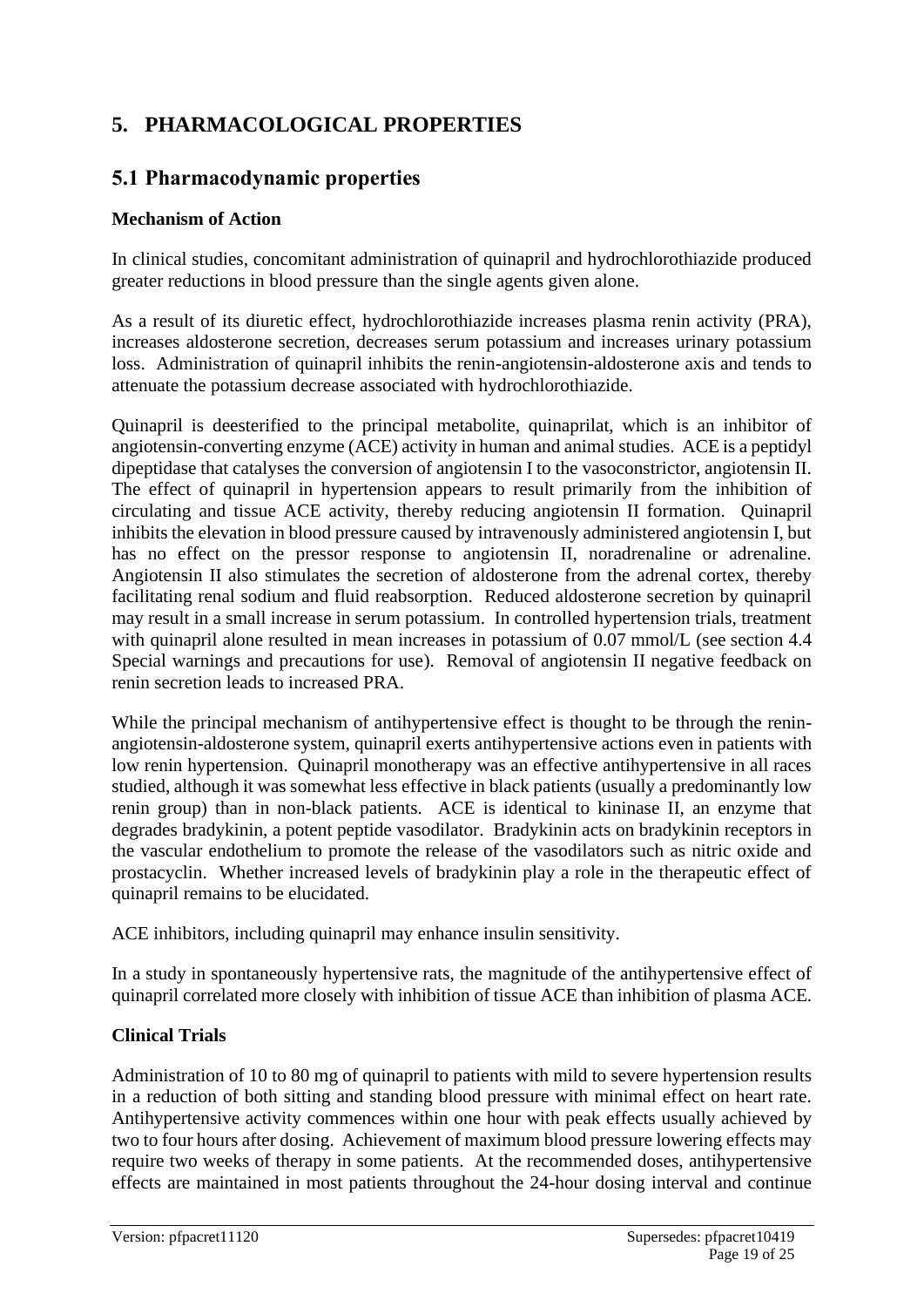during long-term therapy. Therapeutic effects of quinapril appear to be the same for elderly  $(\geq 65$  years of age) and younger adult patients given the same daily dosages, with no increase in adverse events in elderly patients.

Haemodynamic assessments in patients with hypertension have indicated that blood pressure reduction produced by quinapril is accompanied by a reduction in total peripheral resistance and renal vascular resistance with little or no change in heart rate, cardiac index, renal blood flow, glomerular filtration rate, or filtration fraction.

The mechanism underlying the antihypertensive activity of diuretics is unknown. During chronic administration peripheral vascular resistance is reduced; however, this may be secondary to changes in sodium balance.

Hydrochlorothiazide is a diuretic that acts directly on the kidney to increase excretion of sodium and chloride and an accompanying volume of water. Hydrochlorothiazide also increases the excretion of potassium and bicarbonate and decreases calcium excretion. Chronic treatment with hydrochlorothiazide elevates PRA two- to six-fold. After oral administration of hydrochlorothiazide, diuresis begins within two hours, peaks in about four hours and lasts about six to twelve hours.

Combination therapy with quinapril and hydrochlorothiazide gives a blood pressure lowering effect greater than that seen with either agent alone.

Non-melanoma skin cancer: Based on available data from epidemiological studies, cumulative dose-dependent association between HCTZ and NMSC has been observed. One study included a population comprised of 71,553 cases of BCC and of 8,629 cases of SCC matched to 1,430,883 and 172,462 population controls, respectively. High HCTZ use ( $\geq$  50,000 mg cumulative) was associated with an adjusted OR of 1.29 (95% CI: 1.23-1.35) for BCC and 3.98 (95% CI: 3.68-4.31) for SCC. A clear cumulative dose response relationship was observed for both BCC and SCC. Another study showed a possible association between lip cancer (SCC) and exposure to HCTZ: 633 cases of lip-cancer were matched with 63,067 population controls, using a risk-set sampling strategy. A cumulative dose-response relationship was demonstrated with an adjusted OR 2.1 (95% CI: 1.7-2.6) increasing to OR 3.9 (3.0-4.9) for high use (~25,000 mg) and OR 7.7 (5.7-10.5) for the highest cumulative dose  $(\sim 100,000$  mg). (see sections 4.4 Special warning and precaution for uses and 4.8 Adverse effects (Undesirable effects))

# **5.2 Pharmacokinetic properties**

Concomitant administration of quinapril and hydrochlorothiazide has no effect on the pharmacokinetics of either drug.

### **Absorption**

Following oral administration, peak plasma quinapril concentrations are observed within one hour. Based on recovery of quinapril and its metabolites in urine, the extent of absorption is approximately 60%. The absorption of hydrochlorothiazide is somewhat slower (1 to 2.5 hours) and more complete (50-80%).

The rate of quinapril absorption was reduced by 14% when ACCURETIC tablets were administered with a high fat meal as compared to fasting, while the extent of absorption was not affected. The rate of hydrochlorothiazide absorption was reduced by 12% when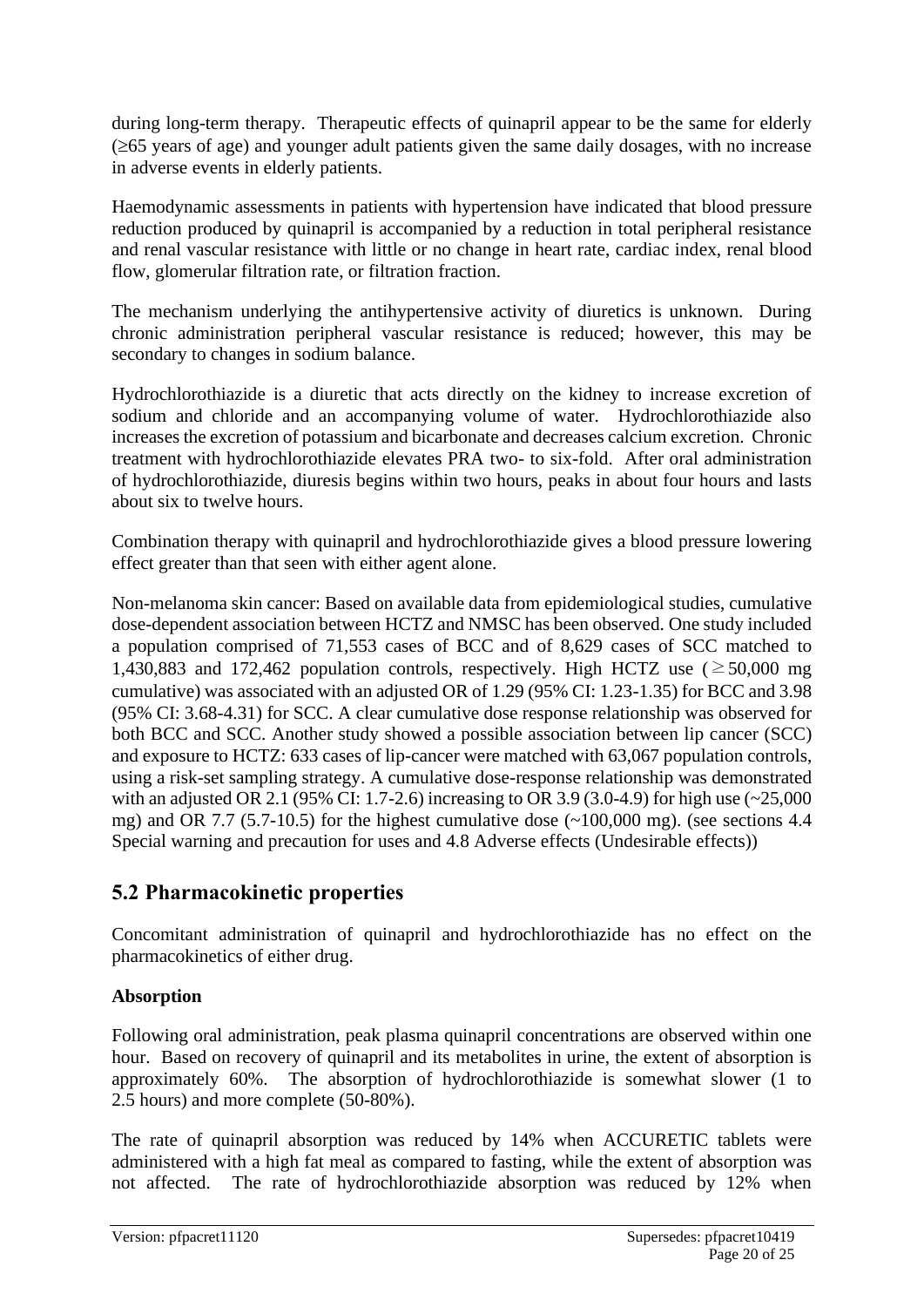ACCURETIC tablets were administered with a high fat meal, while the extent of absorption was not significantly affected. Therefore, ACCURETIC may be administered without regard to food.

#### **Distribution**

Approximately 97% of either quinapril or quinaprilat circulating in plasma is bound to proteins. Hydrochlorothiazide is 68% bound to plasma proteins and has an apparent volume of distribution of 0.83 to 1.141 L/kg.

#### **Metabolism**

Following absorption, 38% of orally administered quinapril is systemically available as quinaprilat. Peak plasma quinaprilat concentrations are observed approximately two hours following an oral dose of quinapril. Hydrochlorothiazide is not metabolised.

Studies in rats indicate that quinapril and its metabolites do not cross the blood-brain barrier. Hydrochlorothiazide crosses the placental but not the blood-brain barrier.

#### **Excretion**

Quinaprilat has an apparent elimination half-life in plasma of approximately 2 hours, representing the clearance of the free quinaprilat from the plasma and a prolonged terminal phase with a halflife of 25 hours thought to reflect the slow release of quinaprilat from ACE. Quinaprilat is eliminated primarily by renal excretion and has an effective accumulation half-life of three hours following multiple oral dosing of quinapril.

Hydrochlorothiazide is excreted unchanged by the kidney. When plasma levels have been followed for at least 24 hours, the plasma half-life has been observed to vary between 4 to 15 hours. At least 61% of the oral dose is eliminated unchanged within 24 hours.

#### **Special Populations**

#### *Renal Impairment*

In patients with renal insufficiency, the elimination half-life of quinaprilat increases as creatinine clearance decreases. Pharmacokinetic studies in patients with end-stage renal disease on chronic haemodialysis or continuous ambulatory peritoneal dialysis indicate that dialysis has little effect on the elimination of quinapril and quinaprilat (see sections 4.4 Special warnings and precautions for use, Use in renal impairment and 4.2 Dose and method of administration, Use in Renal Impairment).

#### *Hepatic Impairment*

Quinaprilat concentrations are reduced in patients with alcoholic cirrhosis due to impaired deesterification of quinapril (see section 4.4 Special warnings and precautions for use, Use in hepatic impairment).

#### *Elderly (≥65 years)*

Elimination of quinaprilat is reduced in elderly patients  $(\geq 65$  years) and correlates well with their level of renal function (see sections 4.4 Special warnings and precautions for use, Use in the elderly and 4.2 Dose and method of administration).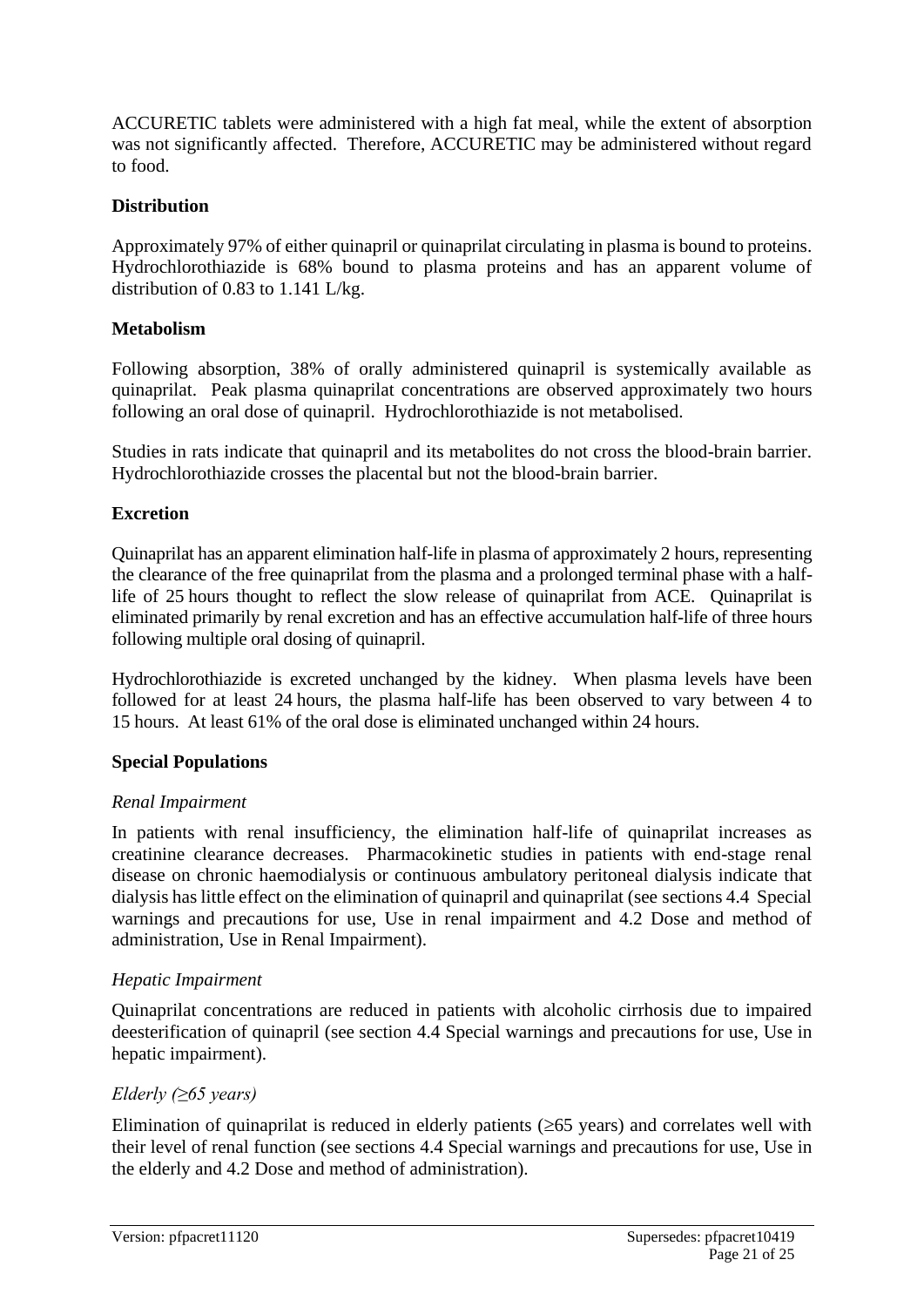# **5.3 Preclinical safety data**

#### **Genotoxicity**

Neither quinapril nor quinaprilat were mutagenic in the Ames bacterial assay with or without metabolic activation. Quinapril was also negative in the following genetic toxicology studies: *in vitro* mammalian cell point mutation, sister chromatid exchange in cultured mammalian cells, micronucleus test with mice, *in vitro* chromosome aberration with V79 cultured lung cells, and in an *in vivo* cytogenetic study with rat bone marrow.

Hydrochlorothiazide was not genotoxic in a gene mutation assay in bacterial cells, or in tests for clastogenic activity *in vitro* and *in vivo*. However, positive results were obtained in a mammalian cell assay for gene mutation (mouse lymphoma cell assay) and in two other tests (sister chromatid exchange assay in Chinese hamster ovary cells and non-disjunction assay in *Aspergillus nidulans*).

#### **Carcinogenicity**

Carcinogenicity and mutagenicity studies of quinapril in combination with hydrochlorothiazide have not been conducted in animals.

At least one other ACE inhibitor has caused an increase in the incidence of oxyphilic renal tubular cells and oncocytomas in rats. The potential of ACE inhibitors to cause this effect in humans is unknown. Moreover, the progression of oxyphilic cells to oncocytomas is rare in humans and when it does occur, it is considered to be benign.

Quinapril hydrochloride was not carcinogenic in mice or rats when given in doses up to 75 or 100 mg/kg/day for 104 weeks. Female rats given the highest dose level have an increased incidence of mesenteric lymph node haemangiomas and skin/subcutaneous lipomas.

With hydrochlorothiazide, two year feeding studies in mice and rats uncovered no evidence of carcinogenic potential in female mice at doses up to approximately 600 mg/kg/day, or in male and female rats at doses up to approximately 100 mg/kg/day. The studies, however, uncovered equivocal evidence for hepatocarcinogenicity in male mice treated with hydrochlorothiazide at approximately 600 mg/kg/day.

# **6. PHARMACEUTICAL PARTICULARS**

# **6.1 List of excipients**

Crospovidone Lactose monohydrate Magnesium carbonate hydrate Magnesium stearate Povidone Candelilla wax Opadry Pink OY-S-6937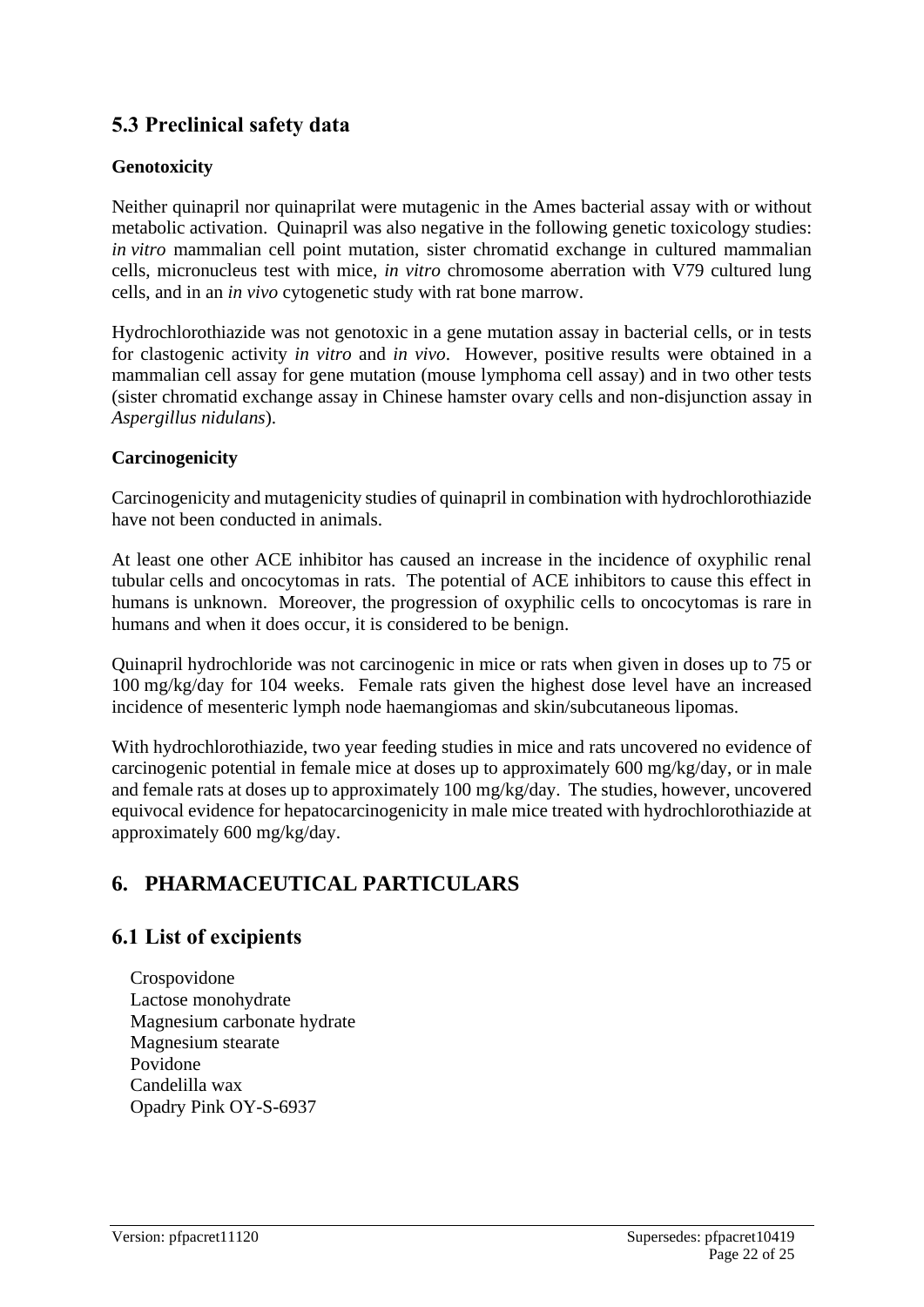# **6.2 Incompatibilities**

Incompatibilities were either not assessed or not identified as part of the registration of this medicine.

# **6.3 Shelf life**

In Australia, information on the shelf life can be found on the public summary of the Australian Register of Therapeutic Goods (ARTG). The expiry date can be found on the packaging.

# **6.4 Special precautions for storage**

Tablets should be stored below 25°C.

# **6.5 Nature and contents of container**

ACCURETIC 10/12.5 tablets: blister pack of 7s, 10s and 30s.

ACCURETIC 20/12.5 tablets**:** blister pack of 7s, 10s and 30s.

Not all pack sizes are marketed in Australia.

# **6.6 Special precautions for disposal**

In Australia, any unused medicine or waste material should be disposed of by taking to your local pharmacy.

# **6.7 Physicochemical properties**

Quinapril hydrochloride is a white to off-white amorphous powder that is freely soluble in aqueous solvents.

Hydrochlorothiazide is a white to off-white, crystalline powder that is slightly soluble in water, but freely soluble in sodium hydroxide solution.

#### **Chemical Structure**

#### *Quinapril hydrochloride*



Chemical name: 2-(S)-[N-[[1-ethoxycarbonyl]-3-phenylpropyl]-(S)-alanyl]-1,2,3,4 tetrahydro-3-(S)-isoquinoline carboxylic acid, monohydrochloride

Molecular formula:  $C_25H_{30}N_2O_5.HCl$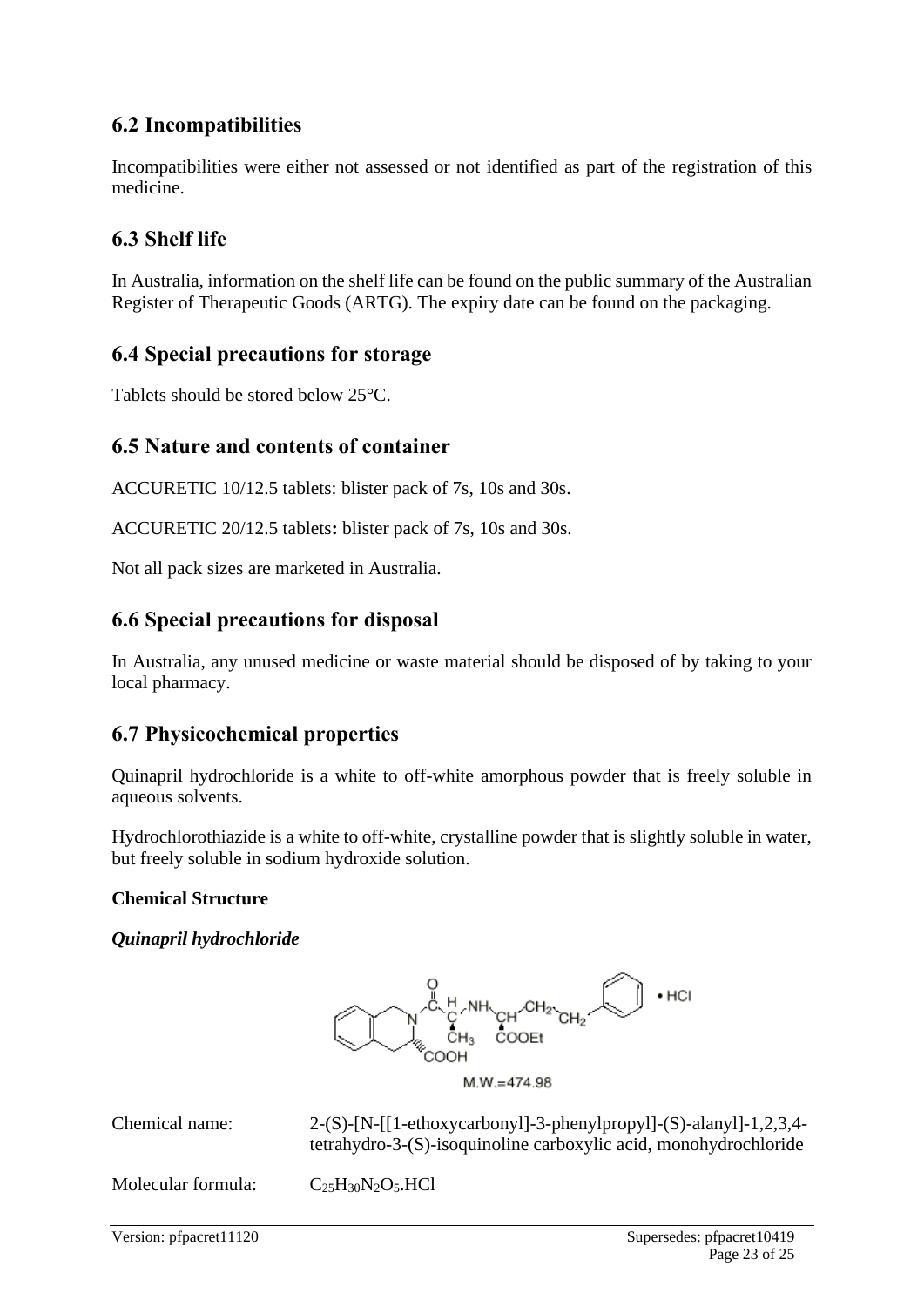Molecular weight: 474.98

*Hydrochlorothiazide*



Chemical name: 6-Chloro-3,4-dihydro-2H-1,2,4-benzothiadiazine-7-sulfonamide 1,1-dioxide

Molecular formula:  $C_7H_8CIN_3O_4S_2$ 

Molecular weight: 297.72

#### **CAS Number**

Quinapril hydrochloride: 82586-55-8.

Hydrochlorothiazide: 58-93-5.

# **7. MEDICINE SCHEDULE (POISONS STANDARD)**

S4 - Prescription Only Medicine

# **8. SPONSOR**

Pfizer Australia Pty Ltd Level 17, 151 Clarence Street Sydney NSW 2000 Toll Free Number: 1800 675 229 www.pfizer.com.au

# **9. DATE OF FIRST APPROVAL**

10 April 2002

# **10. DATE OF REVISION**

17 November 2020

Registered Trademark